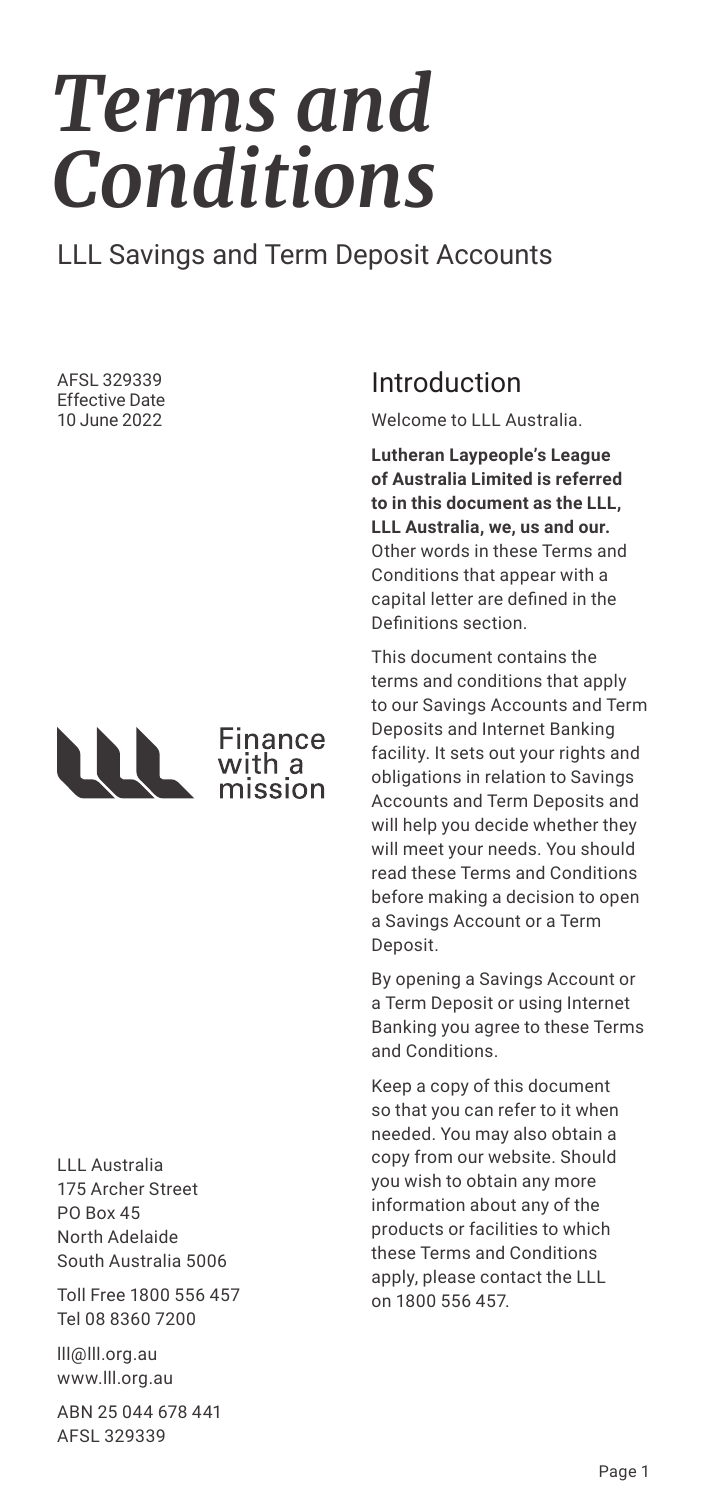| Content                                    | Page            | <b>Content</b>               |
|--------------------------------------------|-----------------|------------------------------|
| Introduction                               | 1               | Unclaim                      |
| <b>Definitions</b>                         | 3               | Account                      |
| Deposits with the LLL                      | 5               | Closing.                     |
| Fees and charges                           | 5               | Anti-Mo                      |
| Interest-bearing<br><b>Savings Account</b> | 5               | (AML) ar<br><b>Terrorisr</b> |
| Non-interest-bearing                       |                 | requiren                     |
| <b>Savings Account</b>                     | 5               | <b>LLL App</b>               |
| <b>Interest on Term Deposits</b>           | 6               | Internet                     |
| Changes to Terms and<br><b>Conditions</b>  | 6               | Internet                     |
| How we may contact                         |                 | Internet                     |
| you and give you notices                   | 6               | <b>Transfer</b>              |
| <b>Financial Claims Scheme</b>             | 6               | Cheque                       |
| Privacy                                    | $\overline{7}$  | <b>BPAY®F</b>                |
| Opening an account                         | 8               | PaylD                        |
| <b>Eligibility for Term Deposits</b>       | 8               | <b>Future P</b>              |
| Identification and verification            | 8               | Internet                     |
| Tax File Number (TFN)                      | 9               | Paymen                       |
| <b>Joint Accounts</b>                      | 9               | Internet                     |
| <b>Children's Accounts</b>                 | $\overline{10}$ | for busir                    |
| <b>Trust Accounts</b>                      | 10              | <b>Mistaker</b>              |
| Signing authority                          | 11              | Electroni                    |
| <b>Authorised Signatories</b>              | 11              | initiated                    |
| <b>Deposits</b>                            | 12              | Your tec                     |
| Withdrawals from                           |                 | Access <sup>(</sup>          |
| <b>Savings Accounts</b>                    | 13              | One Tim                      |
| Withdrawals from<br><b>Term Deposits</b>   | 14              | Internet                     |
| <b>Term Deposit Maturity Dates</b>         | 15              | LLL's res                    |
| <b>Overdrawn Accounts</b>                  | 16              | and oblig                    |
| Passbooks                                  | 16              | Complai                      |
| <b>Account statements</b>                  | 16              | Governir                     |
| Change of name                             |                 | Inconsis                     |
| or contact details                         | 16              | How to c                     |

| <b>Unclaimed monies</b><br>17<br><b>Account combination</b><br>17<br>17<br><b>Closing Accounts</b><br><b>Anti-Money Laundering</b><br>(AML) and Counter<br><b>Terrorism Financing</b><br>17<br>requirements<br><b>LLL App</b><br>18<br>20<br><b>Internet Banking overview</b><br>Internet Banking key features<br>20<br><b>Internet Banking payments</b><br>21<br><b>Transfer In</b><br>24<br>24<br>Cheque requests<br><b>BPAY® Payments</b><br>24<br>PaylD<br>26<br>29<br><b>Future Payments</b><br><b>Internet Banking</b><br><b>Payment limits</b><br>29 |
|-------------------------------------------------------------------------------------------------------------------------------------------------------------------------------------------------------------------------------------------------------------------------------------------------------------------------------------------------------------------------------------------------------------------------------------------------------------------------------------------------------------------------------------------------------------|
|                                                                                                                                                                                                                                                                                                                                                                                                                                                                                                                                                             |
|                                                                                                                                                                                                                                                                                                                                                                                                                                                                                                                                                             |
|                                                                                                                                                                                                                                                                                                                                                                                                                                                                                                                                                             |
|                                                                                                                                                                                                                                                                                                                                                                                                                                                                                                                                                             |
|                                                                                                                                                                                                                                                                                                                                                                                                                                                                                                                                                             |
|                                                                                                                                                                                                                                                                                                                                                                                                                                                                                                                                                             |
|                                                                                                                                                                                                                                                                                                                                                                                                                                                                                                                                                             |
|                                                                                                                                                                                                                                                                                                                                                                                                                                                                                                                                                             |
|                                                                                                                                                                                                                                                                                                                                                                                                                                                                                                                                                             |
|                                                                                                                                                                                                                                                                                                                                                                                                                                                                                                                                                             |
|                                                                                                                                                                                                                                                                                                                                                                                                                                                                                                                                                             |
|                                                                                                                                                                                                                                                                                                                                                                                                                                                                                                                                                             |
|                                                                                                                                                                                                                                                                                                                                                                                                                                                                                                                                                             |
|                                                                                                                                                                                                                                                                                                                                                                                                                                                                                                                                                             |
|                                                                                                                                                                                                                                                                                                                                                                                                                                                                                                                                                             |
| <b>Internet Banking</b>                                                                                                                                                                                                                                                                                                                                                                                                                                                                                                                                     |
| for business<br>30                                                                                                                                                                                                                                                                                                                                                                                                                                                                                                                                          |
| Mistaken Internet Payments<br>30                                                                                                                                                                                                                                                                                                                                                                                                                                                                                                                            |
| Electronic transfers not                                                                                                                                                                                                                                                                                                                                                                                                                                                                                                                                    |
| initiated via Internet Banking<br>31                                                                                                                                                                                                                                                                                                                                                                                                                                                                                                                        |
| Your technology<br>32                                                                                                                                                                                                                                                                                                                                                                                                                                                                                                                                       |
| <b>Access Code security</b><br>32                                                                                                                                                                                                                                                                                                                                                                                                                                                                                                                           |
| <b>One Time Password security</b><br>32                                                                                                                                                                                                                                                                                                                                                                                                                                                                                                                     |
| 33<br>Internet Banking liability                                                                                                                                                                                                                                                                                                                                                                                                                                                                                                                            |
| LLL's responsibilities<br>34<br>and obligations                                                                                                                                                                                                                                                                                                                                                                                                                                                                                                             |
| 34<br>Complaints                                                                                                                                                                                                                                                                                                                                                                                                                                                                                                                                            |
| 35<br><b>Governing Law</b>                                                                                                                                                                                                                                                                                                                                                                                                                                                                                                                                  |
| Inconsistencies<br>35                                                                                                                                                                                                                                                                                                                                                                                                                                                                                                                                       |
| How to contact us<br>35                                                                                                                                                                                                                                                                                                                                                                                                                                                                                                                                     |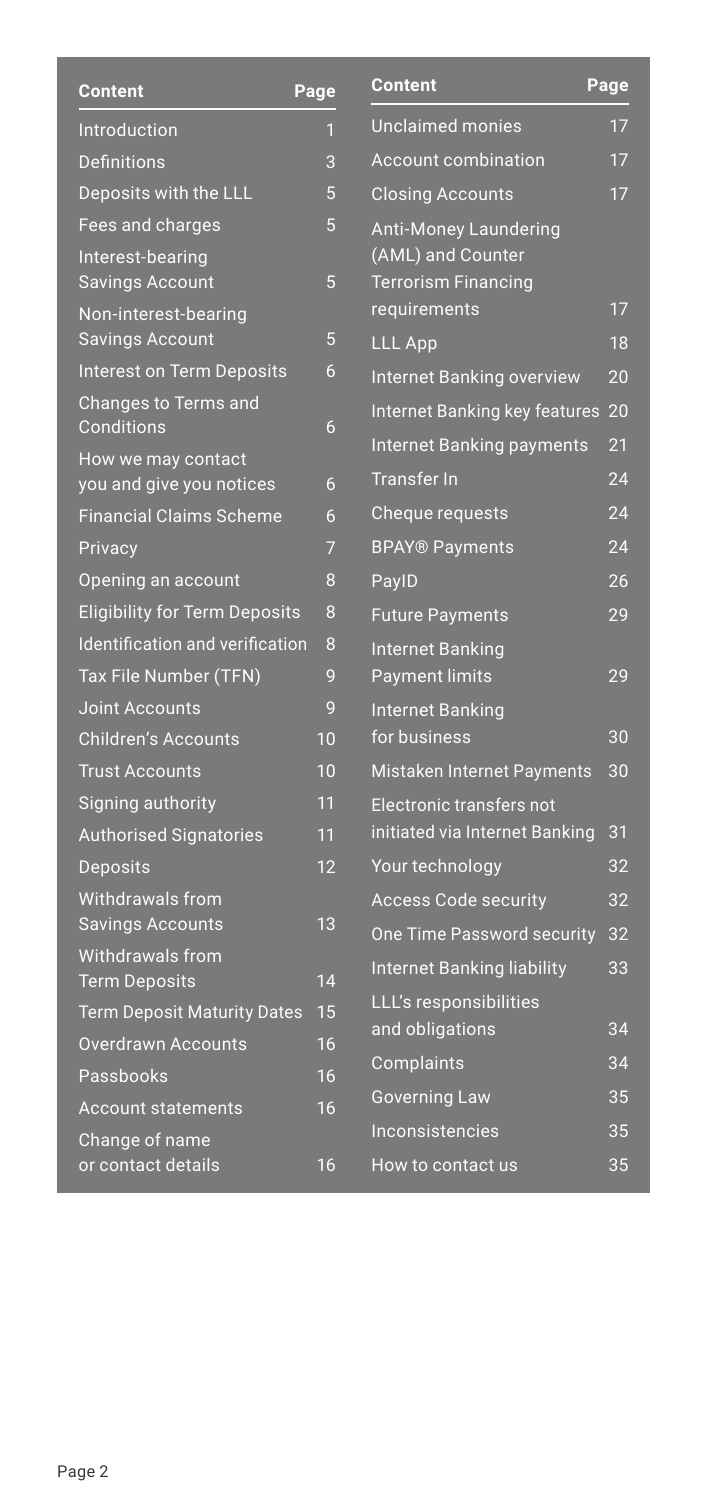### **Definitions**

**Access Code** means the password issued by us and/ or selected by you to access Internet Banking.

**Account** means any LLL account or accounts you have access to including Savings Accounts, Term Deposit accounts and loan accounts.

**AUSTRAC** means the Australian Transaction Reports and Analytics Centre.

**Authorised Signatory** means you and any person authorised as a signatory on an Account.

**Authorised User** means any person that has been authorised by an Authorised Signatory to access an Account using Internet Banking.

**Biller** means businesses that have an association to BPAY® so that they can receive BPAY® Payments through the use of a Biller code and customer reference number.

**BPAY**® means the BPAY® Payments service operated by BPAY® Pty Ltd ABN 69 079 137 518, which enables you to effect bill payments to Billers who participate in BPAY®.

**BPAY**® **Payment** means a Payment effected through BPAY®.

**Business Day** means a day that is not a Saturday, Sunday or public holiday in South Australia.

**Child** means a person under the age of 18 years.

**Early Withdrawal** means a withdrawal from a Term Deposit that is not within a Grace Period.

**External Transfer** means a transfer of funds initiated by an Authorised User using Internet Banking to an account at another Financial Institution.

**Faster Payment** means a basic single credit transfer cleared and settled via the NPP.

**Financial Institution** means a bank, credit union, building society or other similar institution within Australia.

**Further Term** means a further term of a Term Deposit after a Maturity Date.

**Grace Period** means the period of 7 days commencing on each Maturity Date.

**Internal Transfer** means a transfer of funds to another LLL Account.

**Internet Banking** means the access facility we make available to our customers to access their Account/s online.

**Joint Account** means a Savings Account or a Term Deposit with more than one account holder.

**LLL**, **LLL Australia**, **we**, **us, our**  means Lutheran Laypeople's League of Australia Limited ABN 25 044 678 441 AFSL 329 339 trading as LLL Australia.

**LLL App** means the App we make available to be downloaded by LLL Internet Banking customers from the Apple App Store or Google Play Store.

**Login Authentication** means a PIN, Pattern or Touch ID/Facial Recognition ID used to securely log into the LLL App.

**Login ID** means the login identification issued by us and/ or selected by you to access Internet Banking.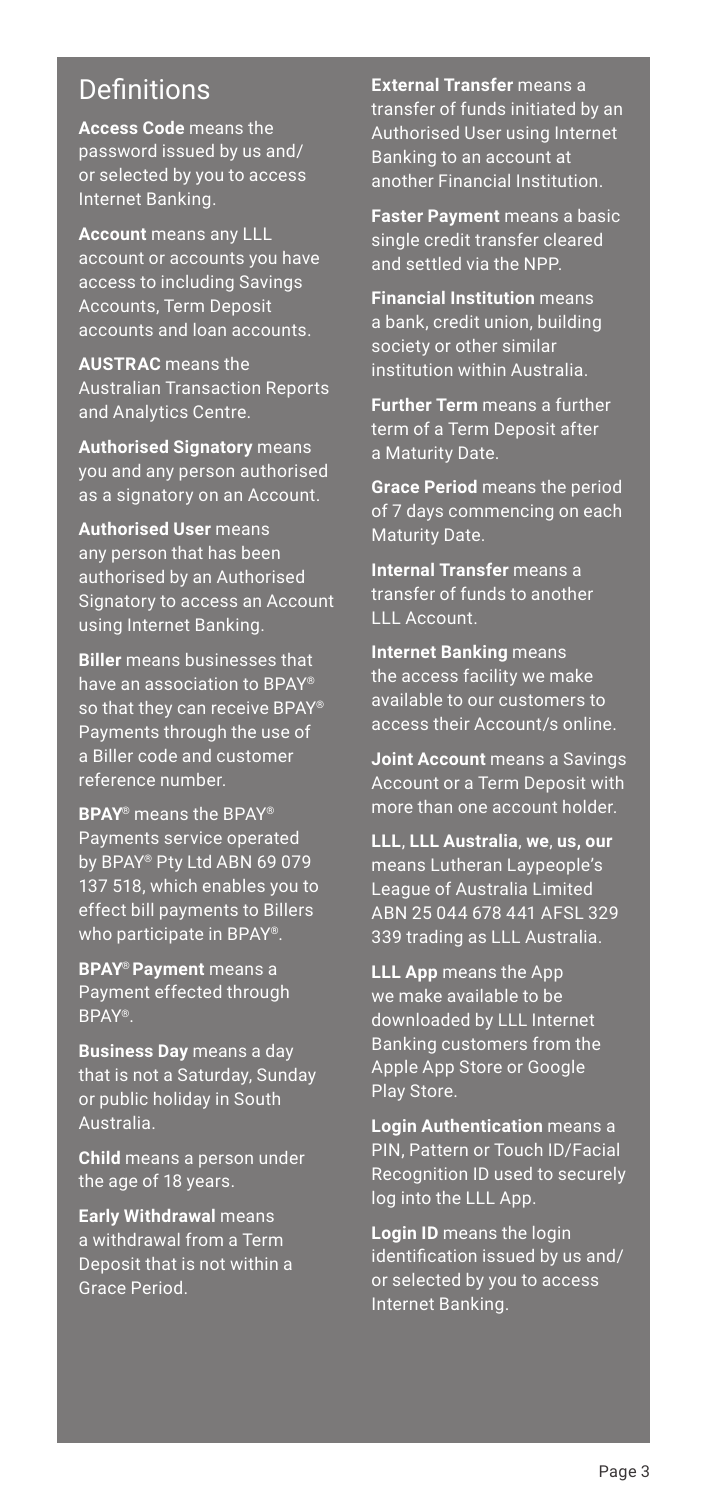### Definitions cont.

**Maturity Date** means the last date of the nominated or agreed term that applies to a Term Deposit.

**Misdirected Payment** means a payment processed through the NPP that is initiated by a payer using a PayID which is directed to an incorrect account because the information relating to the PayID in the PayID Service has not been correctly registered or maintained.

**Mistaken Internet Payment** means a payment initiated by a payer, who is a 'user' for the purposes of the ePayments Code, through a 'pay anyone' internet banking facility or which is processed through the NPP and which, as a result of the payer's error, is directed to the wrong account, but does not include BPAY® Payments.

**NPP** means the New Payments Platform operated by or for NPP Australia Limited.

**One Time Password** means a single use password we send to you by SMS to your registered mobile phone number or that you generate using a security token that has been linked to your Login ID.

**Organisation ID** means an identifier for a customer that is a business customer or organisation, constructed by us for use as a PayID.

**PayID** means the identifier used to receive or send Payments through the NPP to or from an Account.

**PayID Name** means the name registered with a PayID in the PayID Service to identify who the PayID belongs to.

**PayID Service** means the central payment addressing service component of the NPP which is available for addressing Payments through the NPP.

**PayID Type** means the type of identifier used as a PayID (for example, a mobile phone number, email address, Australian business number (ABN) or Organisation ID).

**Payment** means an Internal Transfer, External Transfer, Transfer In, Cheque Request and/or BPAY® Payment.

**Savings Account** means a savings account with us to which these Terms and Conditions apply.

**Standard Transfer** means a transfer cleared and settled by direct entry through the Bulk Electronic Clearing System (BECS) administered by the Australian Payment Clearing Association.

**Term Deposit** means a term deposit account to which these Terms and Conditions apply.

**Transfer In** means a direct debit into an Account initiated by you using Internet Banking from a Financial Institution.

**You** and **your** means the accountholder of an Account and:

- in the case of a Joint Account means each accountholder jointly and severally (see Joint Accounts below); and
- in the case of a Savings Account or a Term Deposit for a Child includes both the Child and, until the Child turns 18 or guardianship is relinquished, the person that opened and operates the Account for the child (see Children's Accounts below).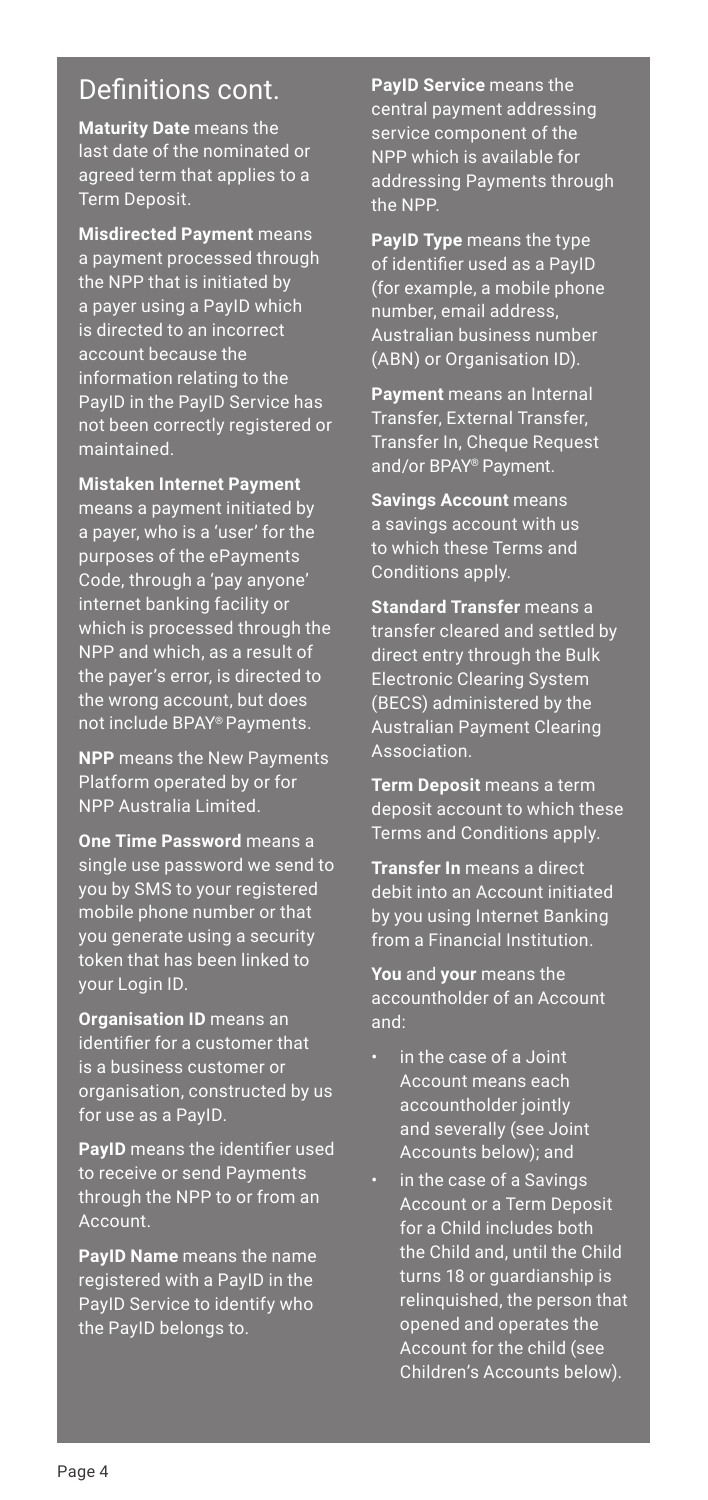# Deposits with the LLL

Deposits with the LLL are designed for depositors who wish to support the charitable purposes of the LLL and for whom the consideration of profit is not of primary relevance.

# Fees and charges

We do not apply any fees, charges or costs in relation to Savings Accounts. However, we may pass on to you, and debit to your Account, any applicable government taxes.

We may vary or introduce new fees and charges that apply to your Savings Account by giving you notice at least 30 days before the change takes effect by publishing it on our website.

For Term Deposits, if we increase a fee or charge or introduce a new fee or charge during the term of your Term Deposit the change will not take effect in relation to your Term Deposit until after the next Maturity Date unless you agree otherwise.

### Interest-bearing Savings Account

Interest accrues on the credit balance of your Savings Account. Interest is calculated daily by multiplying the balance of the Savings Account at the end of the day by the daily interest rate. The daily interest rate is the annual interest rate on that day divided by the number of days in the year. Unless you request for interest earned to be credited to your Savings Account more frequently and we agree to your request, interest earned is credited to your Savings Account annually at the end of May.

We may vary the interest rate to your Savings Account from time to time by giving you notice on or before the day on which the change takes effect. Any changes to the interest rate of your Savings Account will be published on our website. You can obtain information about the current interest rate by visiting our website or phoning us.

### Non-interest-bearing Savings Account

You can provide additional support to a particular project or department of the Lutheran Church of Australia by opening a non-interest-bearing account. We will provide a grant to the nominated Church project or department based on a percentage of the total noninterest-bearing deposits held for each project. The percentage used to calculate grants is disclosed on our website. We may vary the percentage at our discretion without notification and apply a different percentage for different accounts.

Non-interest-bearing accounts are subject to our approval and provide the same access and functionality as an interestbearing account.

No financial benefit is provided to you as the holder of a noninterest-bearing account. You can change the project or department nominated by you at any time by contacting us.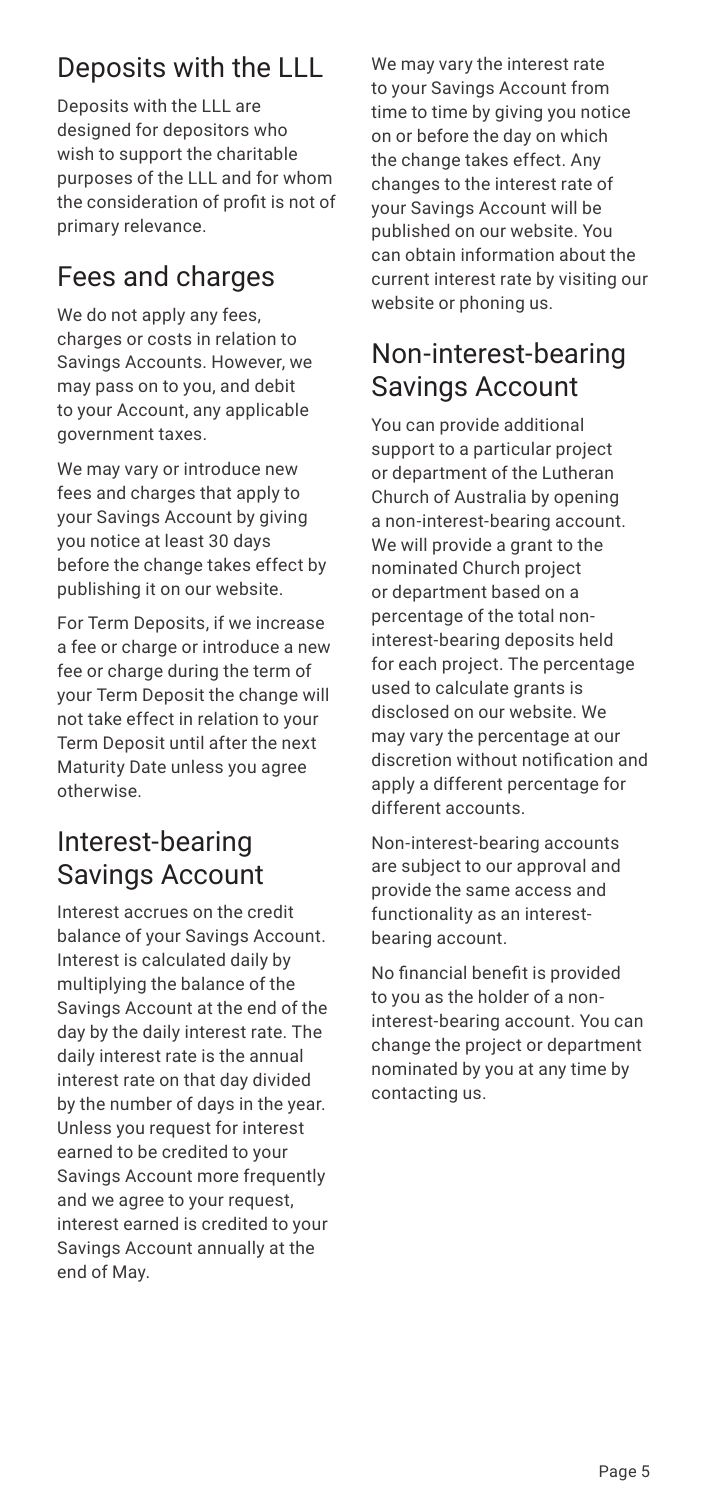### Interest on Term **Deposits**

Interest accrues on the credit balance of your Term Deposit at the interest rate that is applicable for the term nominated by you for your Term Deposit when you opened your Term Deposit or, if it has been reinvested after a Maturity Date, at the new interest rate that applies after the Maturity Date (see 'Term Deposit Maturity Dates' below).

Interest is calculated daily by multiplying the balance of the Term Deposit at the end of the day by the daily interest rate. The daily interest rate is the applicable annual interest rate divided by the number of days in the year. Interest earned is credited to your Term Deposit at the end of each term on the Maturity Date, or it is paid to your nominated Savings Account if this has been instructed by you. If you withdraw the full balance of the Term Deposit as an Early Withdrawal, interest earned is credited on the date of the Early Withdrawal.

We may vary the interest rates we offer for Term Deposits from time to time. You can obtain information about our current interest rates by visiting our website or phoning us.

### Changes to Terms and Conditions

We may vary these Terms and Conditions and any transaction limits applicable to your Savings Account or Term Deposit at any time by giving you notice of the change on or before the day the change takes effect.

However, if we make a change that reduces your return on your Term Deposit or reduces your rights at the end of the term of your Term Deposit, the change will not take effect in relation to your Term Deposit until after the next Maturity Date.

### How we may contact you and give you notices

We may contact you and give you information, notices and confirmation of transactions (where required) relating to your Savings Account or Term Deposit via one of the following methods of communication:

- email, to the latest email address you have provided to us;
- post, to your last known postal address;
- statement message included with or in your statement of account;
- if you are registered for Internet Banking, notification or message sent to you within Internet Banking;
- SMS; or
- publishing it on our website.

### Financial Claims Scheme

We are an Australian Authorised Deposit-taking Institution (ADI) and all of our Savings Accounts and Term Deposits are protected accounts under the Commonwealth Government's Financial Claims Scheme (FCS). You may be entitled to receive a payment under the FCS, subject to a limit that applies per depositor. The FCS only applies in the unlikely event that we become insolvent. For further information about the FCS visit the Australian Prudential Regulation Authority (APRA) website at www.fcs.gov. au or phone the APRA hotline on 1300 55 88 49.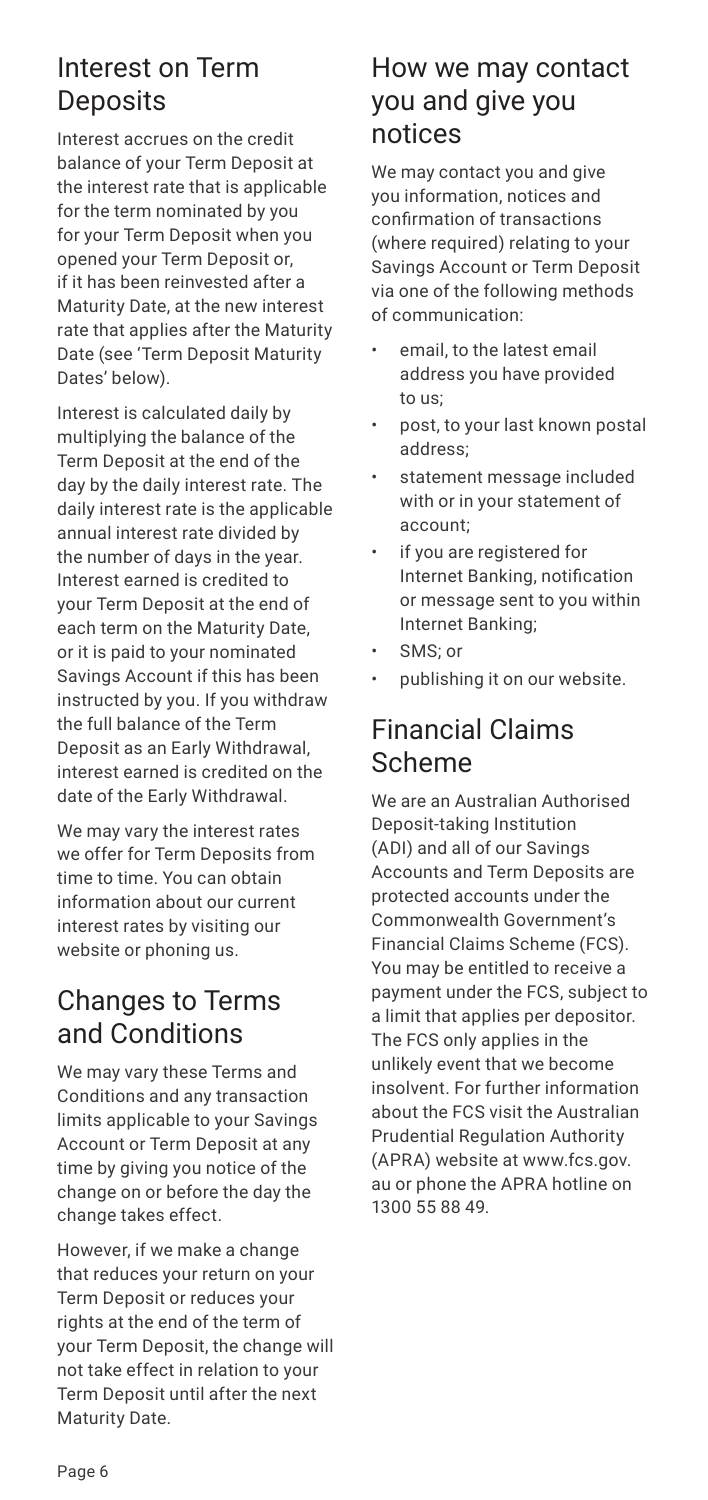# **Privacy**

#### **What information can be used and disclosed**

The Privacy Act allows us to disclose personal information about you when related to the primary purpose for which it was collected and for related secondary purposes that you would reasonably expect. Personal information may include details to identify you and verify your identity, such as your name, sex, date of birth and current address.

#### **When and why do we collect information**

Before, during or after the provision of our products and services to you, we may collect your personal information for the purposes of providing products and services to you and managing our business. Some laws require us to obtain personal information about you before we provide you with particular products or services or process particular transactions in which you are involved e.g. laws relating to antimoney laundering and counterterrorism financing, taxation and real property transactions.

If you do not provide us with the personal information that we request, we may not be able to consider your application or provide other services.

#### **Disclosure of Information**

In some circumstances, we will need to provide your details to another organisation, including organisations overseas. They include external service providers to us, such as organisations which we use to verify your identity, payment systems operators, our lawyers and auditors, your representative for example, lawyer, financial advisor or attorney, as authorised by you, or government and regulatory authorities if required.

#### **Personal information about third parties**

You represent that if at any time you supply us with personal information about another person, you are authorised to do so; and you agree to inform that person who we are, how to contact us, and how to obtain our Privacy Policy, and that we will use and disclose their personal information for the purposes set out in this section and that they can gain access to that information by contacting us.

#### **Security**

We take all reasonable steps to ensure that all your personal information held by us, is protected from misuse, interference and loss, and from unauthorised access, disclosure or modification.

#### **Privacy Policy**

Our Privacy Policy is available on our website at www.lll.org. au/privacy. It provides additional information about how we handle your personal information and how you may access the personal information we hold about you and seek the correction of such information. It also explains how you can complain about a breach of the Australian Privacy Principles or a registered code (if any) that binds us and how we will deal with your complaint. We will give you a copy of our Privacy Policy on request.

#### **Contact Us**

Our Privacy Officer's contact details are: LLL, PO Box 45 North Adelaide SA 5006 1800 556 457 mailto:privacy.officer@lll.org.au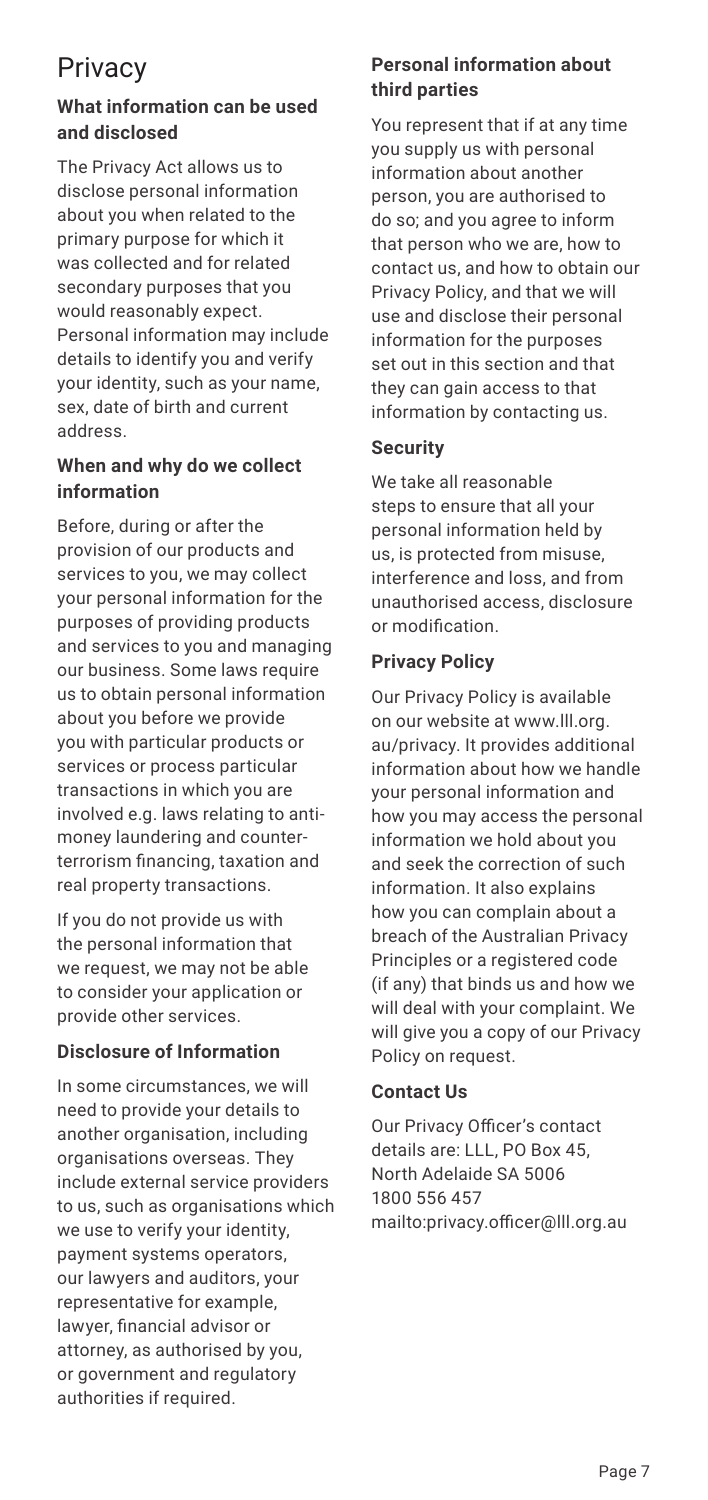# Opening an account

We may request a new account application form to be completed with your personal details and any other information we require to open a Savings Account or Term Deposit. We may contact you if you do not provide us with the information we require to assess and process your application. If your Account is a Term Deposit we will also require you to nominate a term for the Term Deposit. We reserve the right to not open your Savings Account or Term Deposit until we have all necessary information.

When you open a Savings Account we may give you the option to register for Internet Banking. If we do not give you the option to register or if you elect not to register for Internet Banking when opening a Savings Account, a passbook facility will be provided to you. You may request that we register you for Internet Banking by contacting us at any time.

If you open a Term Deposit we will register you for Internet Banking if you have not already registered for it as it is a requirement for opening a Term Deposit.

You can access your Savings Account in person at our office, via the mail or via a passbook facility and through our Internet Banking facility. Access to your Term Deposit is through Internet Banking or in person at an LLL office. Details on the types of transactions and how these occur is provided under the Deposits and Withdrawals sections below.

You indemnify us for any liability arising out of the use of the Savings Account or Term Deposit, including where an Authorised Signatory acts without, or inconsistently with, your instructions. However, you will not be liable in respect of any negligence, fraud or wilful misconduct by us or our employees or agents.

We may accept or reject an application to open a Savings Account or Term Deposit at our discretion. We may also close a Savings Account or Term Deposit at our absolute discretion, including on the Maturity Date if it is a Term Deposit. Any balance including interest owing will be paid to you.

### Eligibility for Term **Deposits**

To open a Term Deposit, a Savings Account must be held in the same name.

The following balance requirement applies to Term Deposits:

the opening balance of the Term Deposit must be at least \$10,000.

We may waive these requirements at our discretion.

### Identification and verification

We are required to verify your identity when you open a Savings Account or Term Deposit or before we accept certain instructions or requests from you in relation to an Account.

You agree to provide us with any documents we reasonably require from you, including the use of online verification, to allow us to verify your identity, or in the case of a business entity, people associated with you, and to comply with our obligations under the Anti-Money Laundering and Counter Terrorism Financing Act 2006 or any other relevant legislation or legally binding obligation.

We are required to obtain from you your residential address. You may not be permitted to operate your Account/s until your residential address is provided to us by you.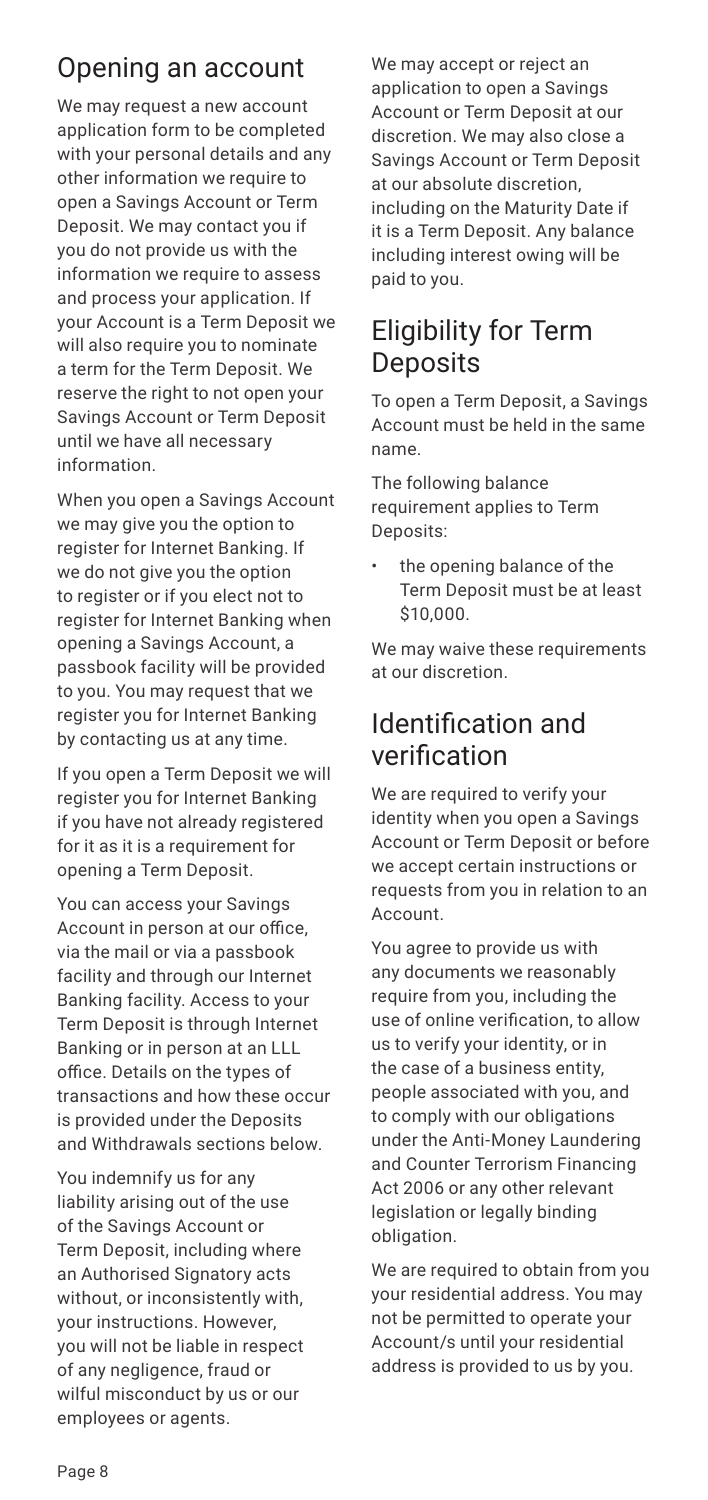The same conditions apply to becoming an Authorised Signatory to an Account and we may refuse to add an Authorised Signatory to an Account until we have been able to verify the identity of the Authorised Signatory to our satisfaction.

If we are unable to verify your identity to our satisfaction, we may reject an application to open a Savings Account or Term Deposit, refuse to add an Authorised Signatory to an Account, suspend the operation of an Account and/or refuse transactions on an Account until we are able to verify your identity to our satisfaction.

# Tax File Number (TFN)

In operating a Savings Account or Term Deposit, we will ask you for your TFN or TFN exemption to apply against your Account/s for reporting interest income to the Australian Taxation Office. For business Accounts you can provide the Australian Business Number (ABN) or TFN.

You are not obliged to disclose your TFN, TFN exemption or ABN to us. However, if you do not, we may be obliged to deduct withholding tax from any interest you earn in relation to your Savings Accounts or Term Deposits and remit it to the Australian Taxation Office. The withholding tax rate is set by the Government and may vary from time to time.

For a Joint Account, each accountholder must quote their TFN or TFN exemption otherwise withholding tax applies to the whole of the interest earned on the Joint Account.

If we have an address for you that is outside of Australia and/ or you are a non-resident for Australian taxation purposes, we may be required to obtain your Tax Identification Number for the country you are a tax resident of. We may be obliged to deduct withholding tax from any interest you earn in relation to your Savings Accounts or Term Deposits and remit it to the Australian Taxation Office. We will also do this if you give us notice that withholding tax must be deducted because of your circumstances.

# Joint Accounts

Where you choose to have a Savings Account or Term Deposit with another person or a number of other people, each person named as an account holder for the Savings Account or Term Deposit will be responsible for its operation and any debt incurred on it. Your liability with regard to the Joint Account is both joint and several. This means that, if necessary, we can recover the outstanding debt by asking all or any one or combination of the joint holders of the Joint Account for the whole amount owing.

If any party to a Joint Account dies, the surviving joint holders automatically take the deceased joint holder's share in the Joint Account.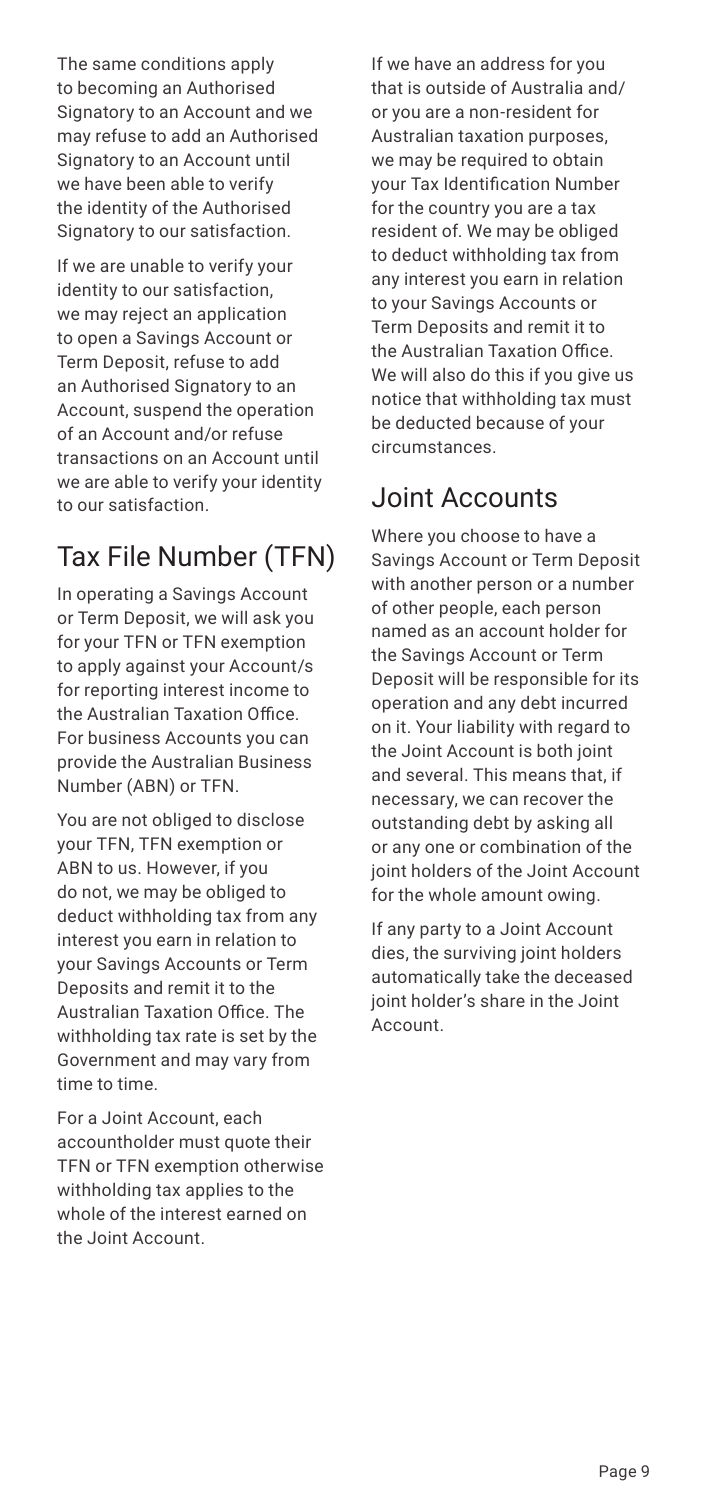# Children's Accounts

Savings Accounts and Term Deposits for children are opened in the Child's name and may be opened by a parent, legal guardian or other adult on behalf of the Child. When you open a Savings Account or a Term Deposit on behalf of a Child:

- you acknowledge that any credit balance held in the Account is the property of the Child;
- you may operate the Account as an Authorised Signatory;
- the Child will be unable to access the Account until you provide your express written consent to us and formally relinquish your guardianship of the Account;
- you may authorise the Child to have access to the Account at any time after the Child reaches 12 years of age and is able to register a consistent signature;
- you acknowledge that once the Child turns 18 that they have full rights to the Account and become an Authorised Signatory to the account and may remove the parent, legal guardian or other adult as Authorised Signatories;
- with the exception of 'view only' access, we do not recommend the provision of Internet Banking to children, and you acknowledge that where such access is authorised by you, we do not accept liability for any loss suffered as a result of the misuse of, or failure to protect access to the Account by you or the Child; and
- you indemnify us in respect of any loss, damage or cost we incur in relation to you or the Child accessing or using the Account.

If a Term Deposit is opened on behalf of a Child, Internet Banking access will only be provided to the parent, legal guardian, or other adult that opened the account in relation to the Term Deposit unless we are instructed to also give Internet Banking access to the Child.

Children over the age of 12 may open and operate a Savings Account or Term Deposit in their own name without the permission from a parent or legal guardian

# Trust Accounts

You can open a Savings Account or a Term Deposit as a trust Account, however, it is important to note that:

- we are not taken to be aware of the terms of the trust; and
- we do not have to verify that any transactions you carry out on the Account are authorised by the trust.

If you open a Savings Account or a Term Deposit as a trust Account, you indemnify us against any claim made upon us in relation to, or arising out of, that trust both personally and in your capacity as trustee.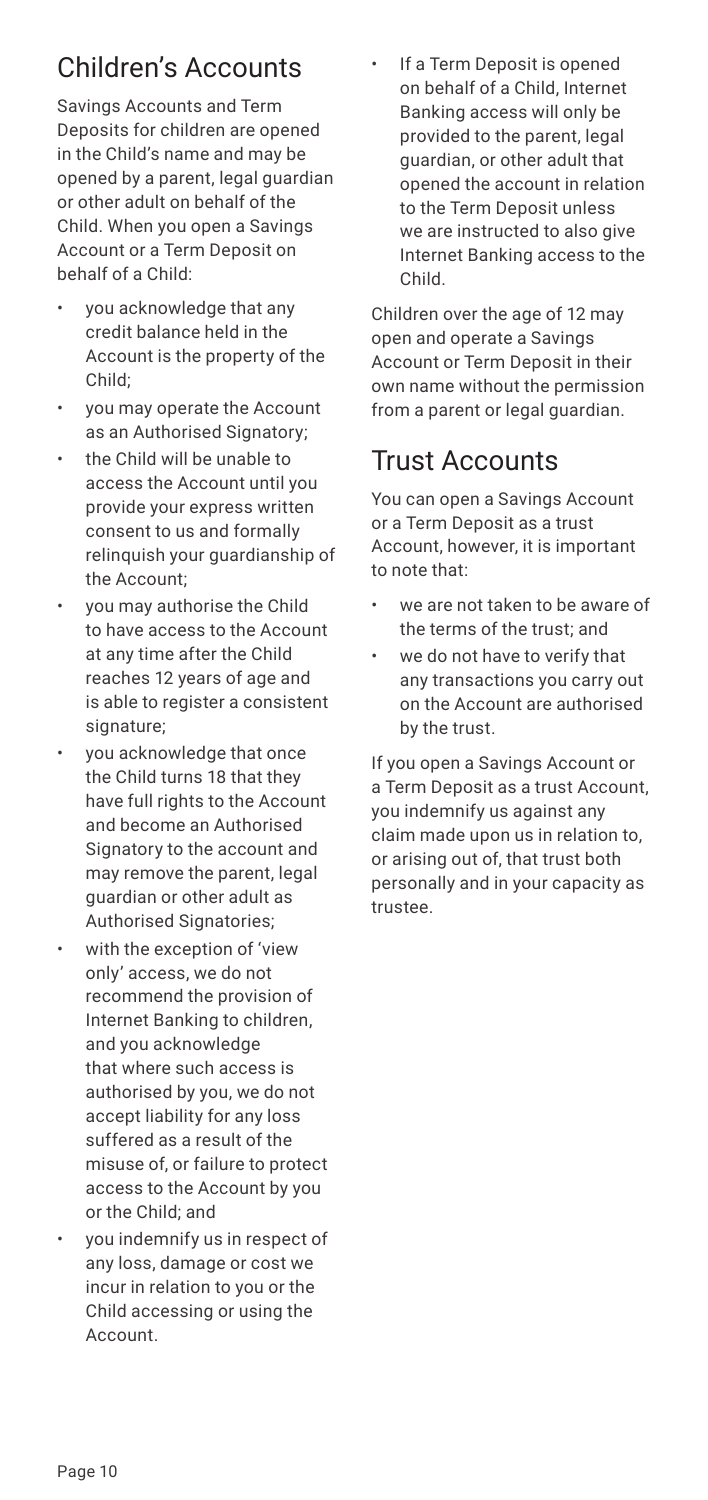# Signing authority

Signing authority can be by way of a physical signature or Internet Banking login.

You can operate Accounts with more than one signatory on the basis of:

- 'any one to sign';
- 'all to sign'; or
- specific signing authority, e.g. 'two of four signatories to sign'.

'Any one to sign' means any one accountholder or Authorised Signatory can authorise any action on the Account, including changes to Authorised Signatories, making withdrawals from an Account, giving us instructions to apply to a Term Deposit on the Maturity Date, and closure of an Account.

'All to sign' means all accountholders must authorise any action on the Account including changes to Authorised Signatories, making withdrawals from the Account, giving us instructions to apply to a Term Deposit on the Maturity Date and closure of the Account.

Specific signing authority means any action on the Account can be authorised in accordance with the specific instructions given to us by all accountholders, including changes to Authorised Signatories, making withdrawals from the account, giving us instructions to apply to the Term Deposit on the Maturity Date and closure of the Account.

If the accountholders omit to indicate the signing authority on an Account with more than one signatory, the Account will default to 'all to sign'.

All accountholders must consent to an Account with more than one signatory being operated on an 'any one to sign' or specific signing authority basis. However, any one accountholder can alter this arrangement, to make it 'all to sign'.

If an Account is being operated on a 'any one to sign' or specific signing authority basis, we may change the Joint Account to operate on an 'all to sign' basis at our discretion.

# Authorised **Signatories**

You can authorise us at any time to allow another person to operate on your Account as an Authorised Signatory. An Authorised Signatory who is not an accountholder to an individual account that is not a Child's Account, cannot add Authorised Signatories or Authorised Users to an Account.

You are responsible for and indemnify us for any loss, damage or cost we incur in respect of all instructions and transactions your Authorised Signatory carries out on your Account. You should ensure that the person you authorise to operate on your Account is a person you trust fully.

You may cancel the Authorised Signatory's authority at any time by contacting us during our office hours. You do not need to obtain an Authorised Signatory's consent to cancel their access. However, you will remain liable for any transactions authorised by your Authorised Signatories until you cancel their authorisation.

Each Authorised Signatory to an Account agrees to indemnify and keep indemnified the LLL against all claims (including any claim made by an accountholder), obligations, liabilities, expenses, losses, damages and costs that the LLL may sustain or incur as a result of any transaction carried out by the Authorised Signatory.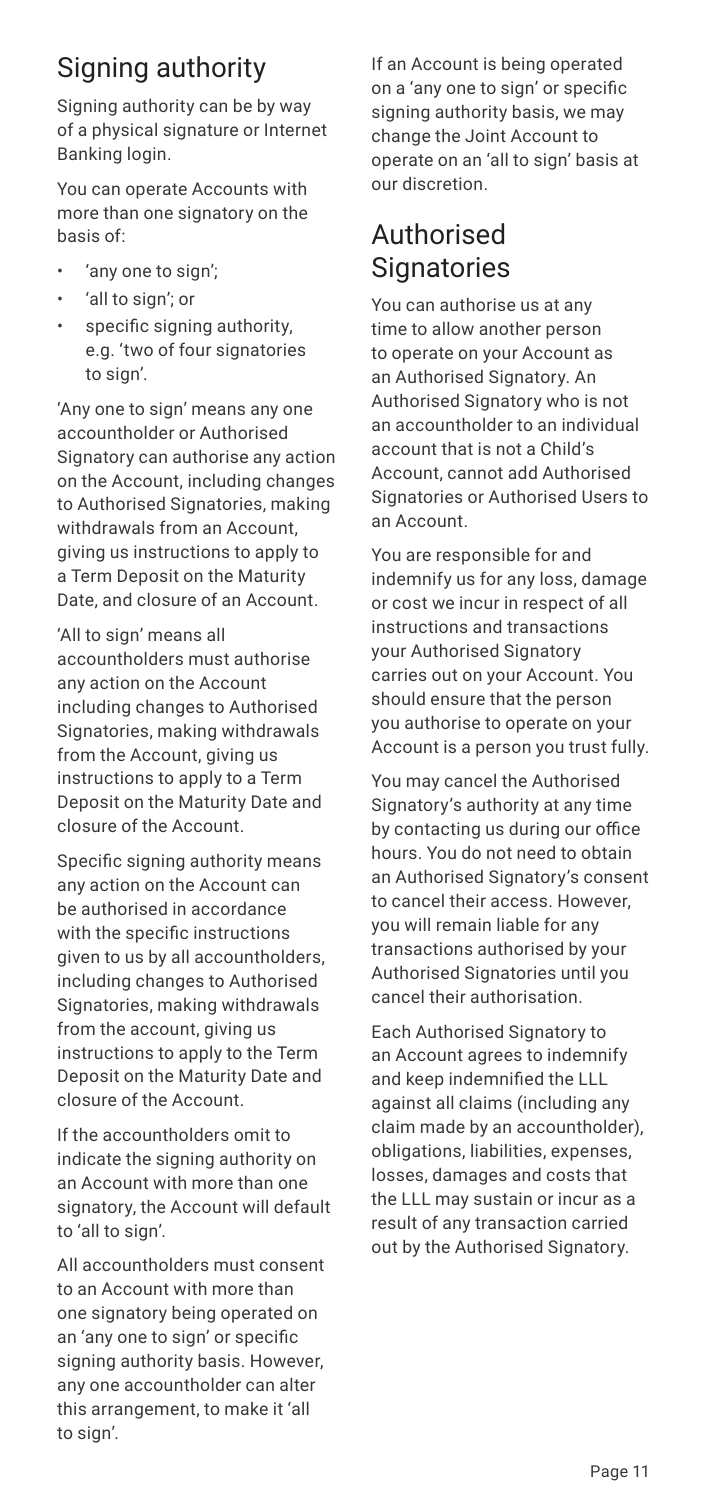# **Deposits**

You can make deposits to your Account as outlined below

Deposits may only be made to a Term Deposit when you open the Term Deposit or during a Grace Period by contacting us and requesting a transfer from an existing Savings Account.

The remainder of this 'Deposits' section below only applies to Savings Accounts and not Term Deposits.

#### **Cash deposits**

Cash deposits may be made in person at our office or at Australia Post outlets which offer the Bank@Post service and accept offline coded deposits. You will need to obtain a coded deposit slip from us to use the Bank@ Post service. Australia Post outlets accepts cash and coin to a maximum of \$9,999.95 per account per transaction with a limit on coin to a maximum of \$20.00.

Under law, we must report all cash deposits of \$10,000 or more to AUSTRAC.

#### **Cheque deposits**

Cheque deposits may be made in person at our office or by posting the cheque to us with the details of the Account you want it deposited to.

Cheque deposits may also be made at Australia Post outlets which offer the Bank@Post service and accept offline coded deposits. You will need to obtain a coded deposit slip from us to use the Bank@Post service. The total value of cheques per transaction must not exceed \$999,999.99 and will be subject to a 7 day clearance period.

We will promptly present cheques deposited to your Account and demand payment on your behalf. You must provide us with any reasonable assistance we require. We are not obliged to make funds available to you in respect of a deposited cheque until we receive the funds from the drawee institution. The usual clearance period is up to seven Business Days.

We may accept or refuse a cheque for deposit to your Account at our absolute discretion. Overseas cheques will not be accepted. Cheques originally payable to a third party may not be accepted to your Account unless they are validly endorsed or verified to our satisfaction. You indemnify us against all claims and liability arising as a consequence of the cheque deposit.

Cheques that have been altered must bear the full signature of the drawer next to the alteration. Cheques with initialled alterations or with alterations that are not signed by the drawer may not be accepted for deposit to your Account.

If you receive regular salary cheques, you can ask for these to be deposited, without being subject to clearance periods. To qualify, you will need to provide us with written confirmation from your employer that the cheque represents a regular salary payment. Then, if the first salary cheque deposited (the normal clearance period applies) is cleared satisfactorily, we may allow you to immediately draw on future salary cheque deposits. We may withdraw this privilege at any time without notice.

If you withdraw or transfer funds from your Account prior to a cheque being cleared and it is later dishonoured, we will debit your Account for the amount of the cheque and you must immediately return the funds to us.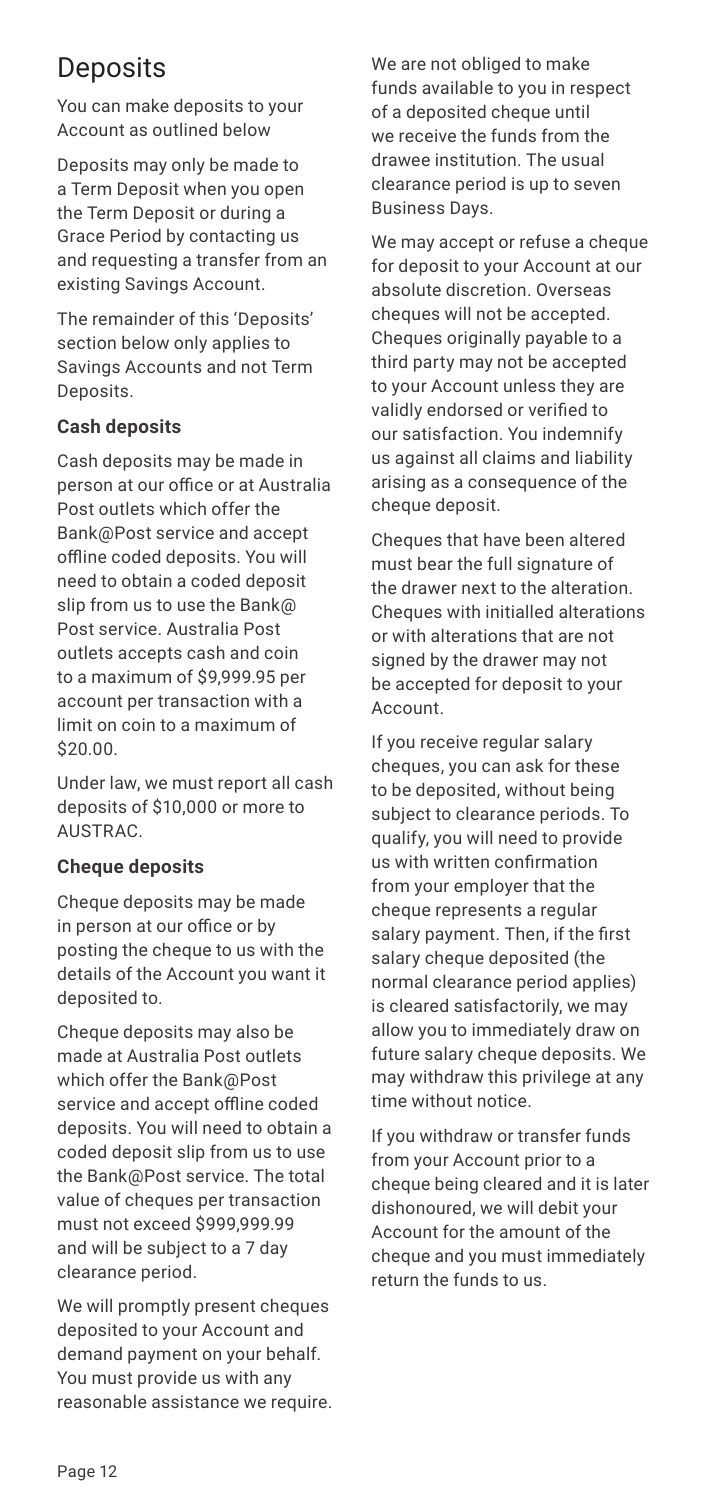#### **Internal Transfers, Standard Transfers and Faster Payments**

Internal Transfers, Standard Transfers and Faster Payments into your Savings Account may be received from other LLL Accounts and from other Financial Institutions using:

- the LLL BSB 704 942 and the account number for your Account; or
- a PayID that has been created by you for your Account (see the PayID section below for more details).

Transfers we receive for your Account will be made available to you in accordance with our obligations under the rules, regulations and procedures that apply to the payment system the transfer was received through.

We may reverse a transfer credited to your Account if we, for any reason whatsoever, do not receive value for it or we are required to return it to the sender under the rules, regulations or procedures that apply to the payment system the transfer was received through.

We may reject a transfer intended for your Account, delay crediting it to your Account or delay making the funds available to you, where:

- we reasonably believe we are required to do so in order to comply with any applicable laws (including any laws relating to anti-money laundering, counter terrorism financing or sanctions) or under the rules, regulations and procedures that apply to the payment system the transfer was received through;
- you fail to comply with any of your obligations under these Terms and Conditions for any reason; or

we reasonably consider it necessary to do so to enable us to review or investigate the transfer for any fraudulent, illegal or improper activity or for compliance with any applicable sanctions.

We are not liable to you for any loss or damage you suffer as a result of us rejecting a transfer intended for your Account or any delay in the funds being made available to you.

### Withdrawals from Savings Accounts

You can make withdrawals from your Savings Account as outlined below:

#### **Cash withdrawals**

Cash withdrawals may be made in person at our office. You may not withdraw more than \$2,000 in cash per day, unless we otherwise agree at our absolute discretion. If you wish to withdraw more than \$2,000 in cash, you must provide us with a minimum of five Business Days notice.

Under law, we must report all cash withdrawals of \$10,000 or more to AUSTRAC.

#### **Cheque withdrawals**

Cheque withdrawals may be made in person at our office, via the mail or through an Internet Banking request.

You will need to provide us with the payee name and amount. The cheque drawn will be posted by regular mail directly to the postal address for the Account and will not be sent direct to a third party.

All cheques drawn by us are drawn on an Australian bank with which we place our funds. Our cheques are not bank cheques; they are institutional cheques.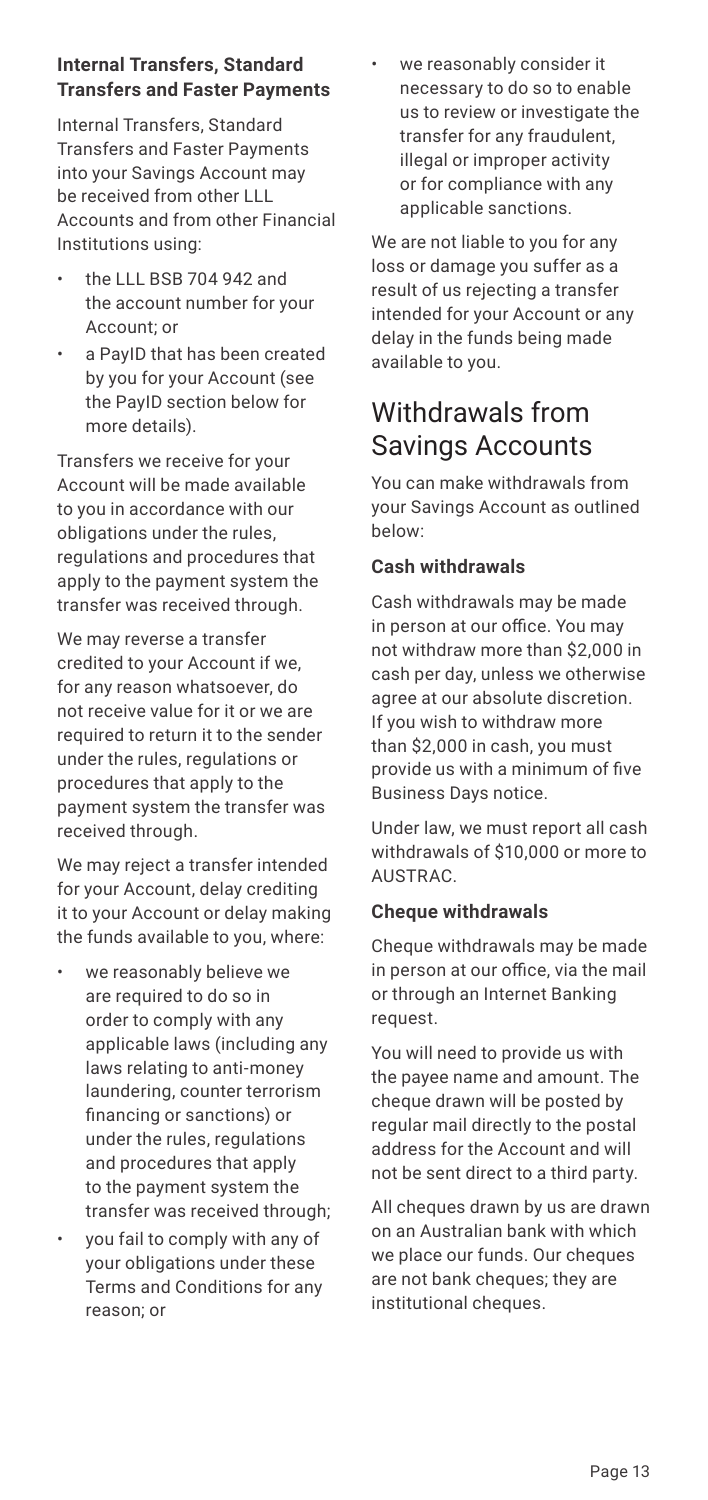If a cheque we give you as a result of a withdrawal becomes stale, the funds may be credited to an Account you hold with us. If you do not hold an Account with us, we will pay you the amount of the cheque (without interest) on request.

To stop a cheque due to it being lost or for any other reason, call us as soon as possible. A cheque cannot be stopped if it has already been presented.

Cheques issued by us must not be altered or tampered with in any way.

#### **Internal Transfers, Standard Transfers and Faster Payments**

Internal and Standard Transfers from your Savings Account may be made in person at our office, by posting a withdrawal form to us or via Internet Banking. You will need to provide the BSB and account number of the receiving account.

Faster Payments may be made via Internet Banking. For Internet Banking Payments see the section below under Internet Payments.

We will be under no obligation to make a transfer if your Savings Account has insufficient available funds and/or the transaction contravenes the conditions that apply to the operation of your Savings Account.

### Withdrawals from Term Deposits

Withdrawals may only be made from a Term Deposit by contacting us and requesting a transfer to an existing Savings Account.

You can make a withdrawal from your Term Deposit during a Grace Period following a Maturity Date without any prior notice to us.

You can also make an Early Withdrawal from your Term Deposit before a Maturity Date. However:

- you must give us 31 days notice prior to making the withdrawal;
- you must withdraw the full balance of the Term Deposit and may not withdraw part of the balance; and
- the interest you earn will be reduced as a result of the Early **Withdrawal**

If you request an Early Withdrawal before a Maturity Date without giving us 31 days prior notice, we may delay the withdrawal until 31 days after we receive your withdrawal request or notice of your intention to withdraw or the next Maturity Date, whichever occurs first.

We may waive the notice period for Early Withdrawals in our discretion, including if we believe you are experiencing financial difficulty.

If you may have a need in the future to immediately withdraw or transfer funds being deposited into a Term Deposit, other deposit products may be more suitable.

If you make an Early Withdrawal, the following will apply in relation to interest you earn on the Term Deposit:

- Interest for the current term of the Term Deposit up to the date of the Early Withdrawal will be calculated at the interest rate that would have applied during that period if the Account was a Savings Account instead of the rate that was set at the start of the current term.
- Where we have already credited interest to your Term Deposit, we may make any adjustments to the balance of your Term Deposit to reflect the above interest changes as a result of an Early Withdrawal.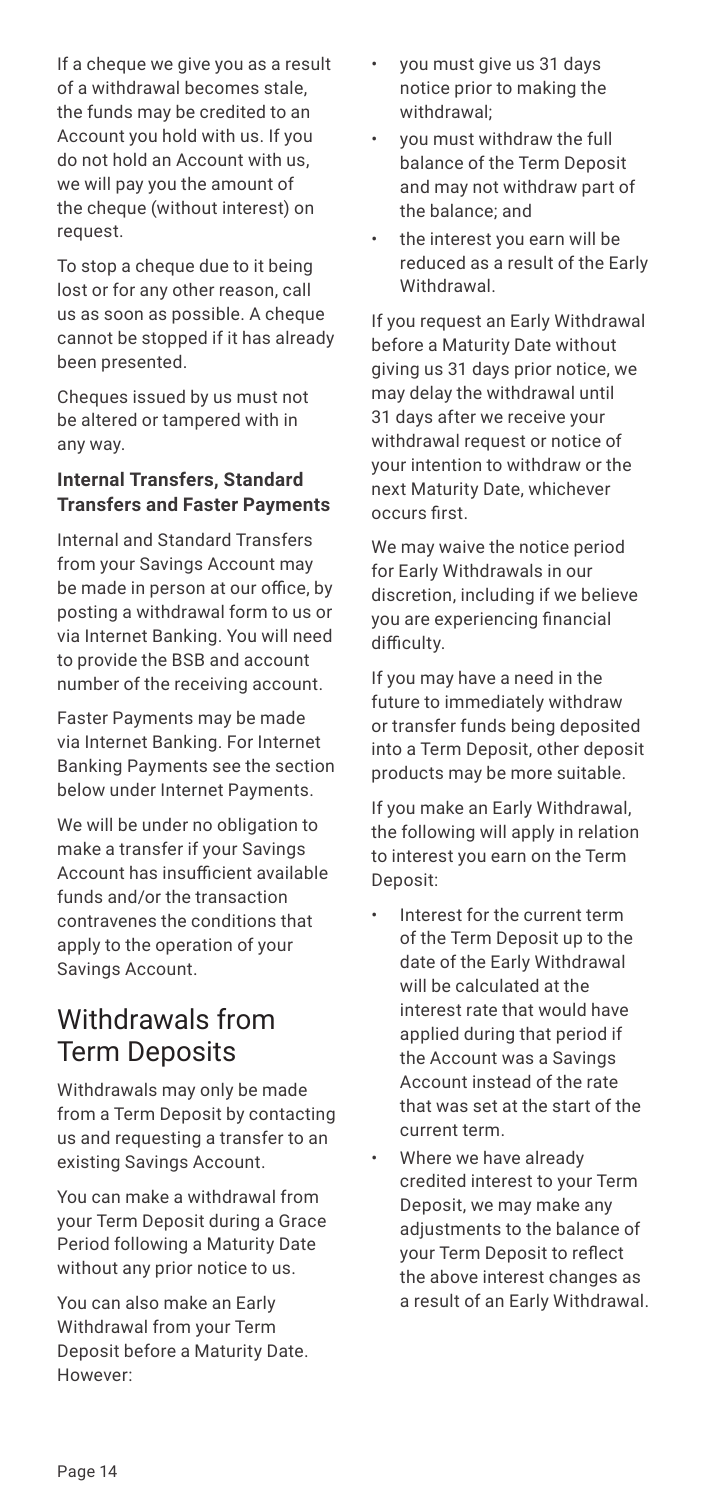### Term Deposit Maturity Dates

On each Maturity Date the balance of your Term Deposit will reinvest on the terms and conditions (subject to any changes we notify you of prior to the Maturity Date) for a Further Term equal to the term that has just ended, at the interest rate we are then offering for that term for the amount of the balance of the Term Deposit, unless by the end of 7 days from the Maturity Date (the Grace Period):

- you withdraw the balance of the Term Deposit in full;
- you have instructed us not to reinvest the Term Deposit and to pay the balance into a Savings Account held by us;
- you and we agree to a different term and interest rate, in which case the agreed term and interest rate will apply together with these terms and conditions (as varied) for the Further Term; or
- we notify you that we have decided, in our discretion, to close your Term Deposit.

If you withdraw part but not all of the balance of your Term Deposit or deposit additional funds into your Term Deposit during a Grace Period, we may adjust the interest rate that applies for the Further Term to the interest rate we are offering for the applicable term for the balance of the Term Deposit at the end of the Grace Period.

At least 5 business days before a Maturity Date we will give you notice telling you:

• the interest rate that will apply to your Term Deposit once it reinvests or how and when you can ascertain that interest rate;

- that the interest rate that will apply to your Term Deposit once it reinvests will or may be less than the interest rate that applied before the Maturity Date, if that is the case;
- that there will be a Grace Period, the days on which the Grace Period will start and end and a reminder that you are able to withdraw funds from your Term Deposit during the Grace Period; and
- that if you wish to withdraw funds from Term Deposit after the end of the Grace Period we have the discretion to delay withdrawal until the end of the notice period or the new Maturity Date (whichever is earlier), how long the notice period is and the consequences of an Early Withdrawal before the new Maturity Date.

No later than 1 Business Day after a Maturity Date (or 2 Business Days if the Maturity Date is not a Business Day), we will give you notice telling you:

- that you have a Grace Period, the days on which the Grace Period will start and end and information about your rights during the Grace Period;
- the interest rate that applies to your Term Deposit for the Further Term;
- a reminder that you are able to withdraw funds from your Term Deposit during the Grace Period;
- a reminder that if you wish to withdraw funds from your Term Deposit after the end of the Grace Period we have the discretion to delay withdrawal until the end of the notice period or the new Maturity Date (whichever is earlier), how long the notice period is and the consequences of an early withdrawal before the new Maturity Date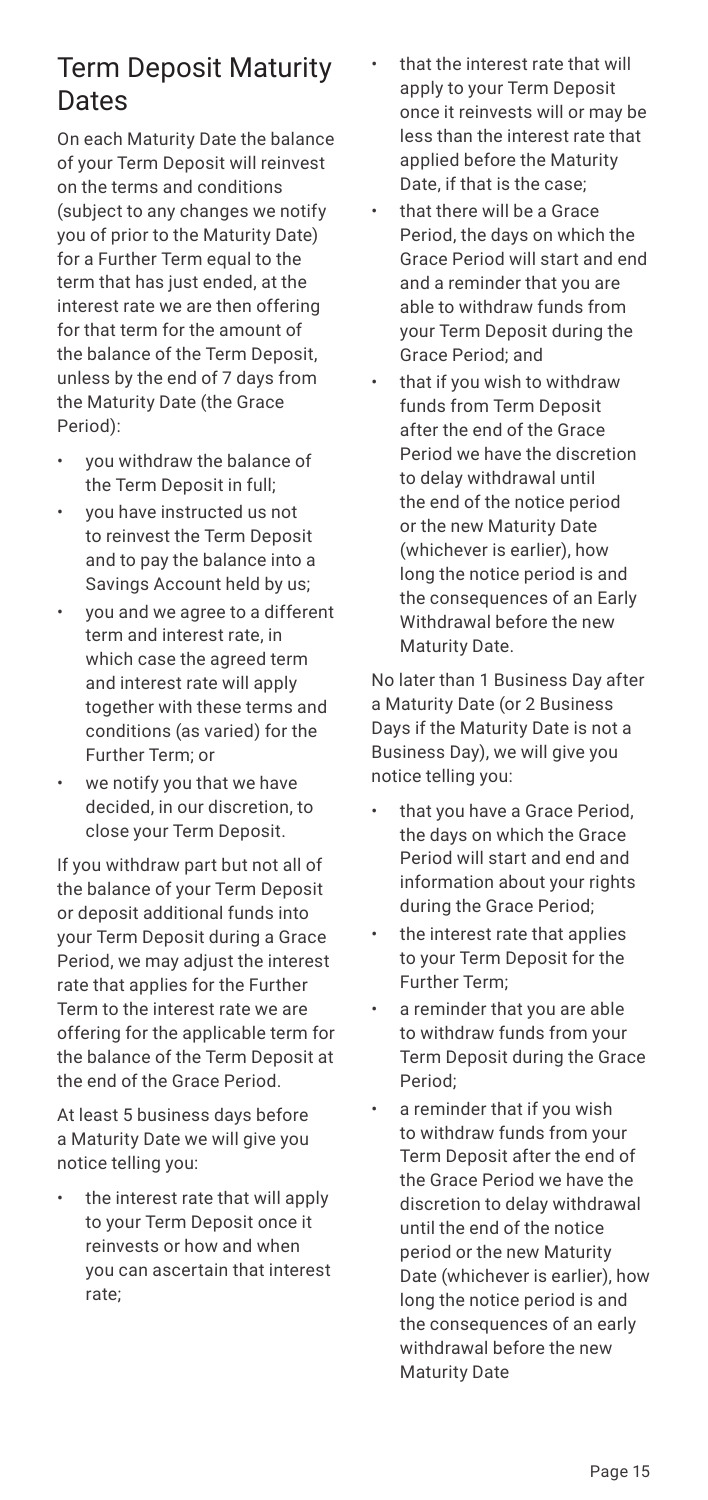By opening a Term Deposit, you consent to the reinvestment of your Term Deposit at the end of the original term and each successive Further Term as set out in this clause.

# Overdrawn Accounts

You must keep sufficient cleared funds in your Savings Account to cover all debit transactions such as direct debits. If you do not, we will generally dishonour these transactions.

Alternatively, we may honour the transactions and overdraw your Account. We will charge you interest at our current overdraft interest rate, calculated on the daily closing balance.

If we honour a transaction that overdraws your Account you must arrange for the overdrawn amount to be repaid to us immediately. We may also transfer funds from one of your Accounts to clear the overdrawn amount.

# Passbooks

We may provide you with the option of being issued a passbook in relation to your Savings Account. If you elect to operate your Savings Account with a passbook, it is your responsibility to have the passbook regularly updated by posting it to us or bringing it into our office. You should check your passbook as soon as it is updated and tell us immediately if there are any unauthorised transactions or errors. You should advise us if your passbook becomes lost or stolen as soon as possible. Passbook entries will include the amount of the transaction and the current balance of the account.

### Account statements

Where we are required to provide you with a statement for your Account, we will do so at least annually. If your Account has a passbook, then your passbook is your statement.

You should check your statement as soon as it is available to you and tell us immediately if there are any unauthorised transactions or errors.

We will provide you with statements for Accounts electronically unless you have elected to receive paper statements. You can elect to receive paper statements by post by contacting us. If you elect to receive paper statements by post for a Joint Account we will issue the statement by post to the first named account holder of the Joint Account.

If your account is a Term Deposit Account, we will only provide you with statements electronically and you may not elect to receive paper statements by post.

We will make electronic statements available for you to view and download via Internet Banking.

We will notify you that a new electronic statement is available via the email address you provide us with and also the next time you log in to Internet Banking. You must ensure we have your current email address at all times. If we become aware that your recorded email address is invalid, we may send you paper statements by post until your email address is updated.

### Change of name or contact details

You must notify us promptly if you change your name, address or contact details, including your email address, and provide us with any documents that we reasonably request to verify your changed name or contact details.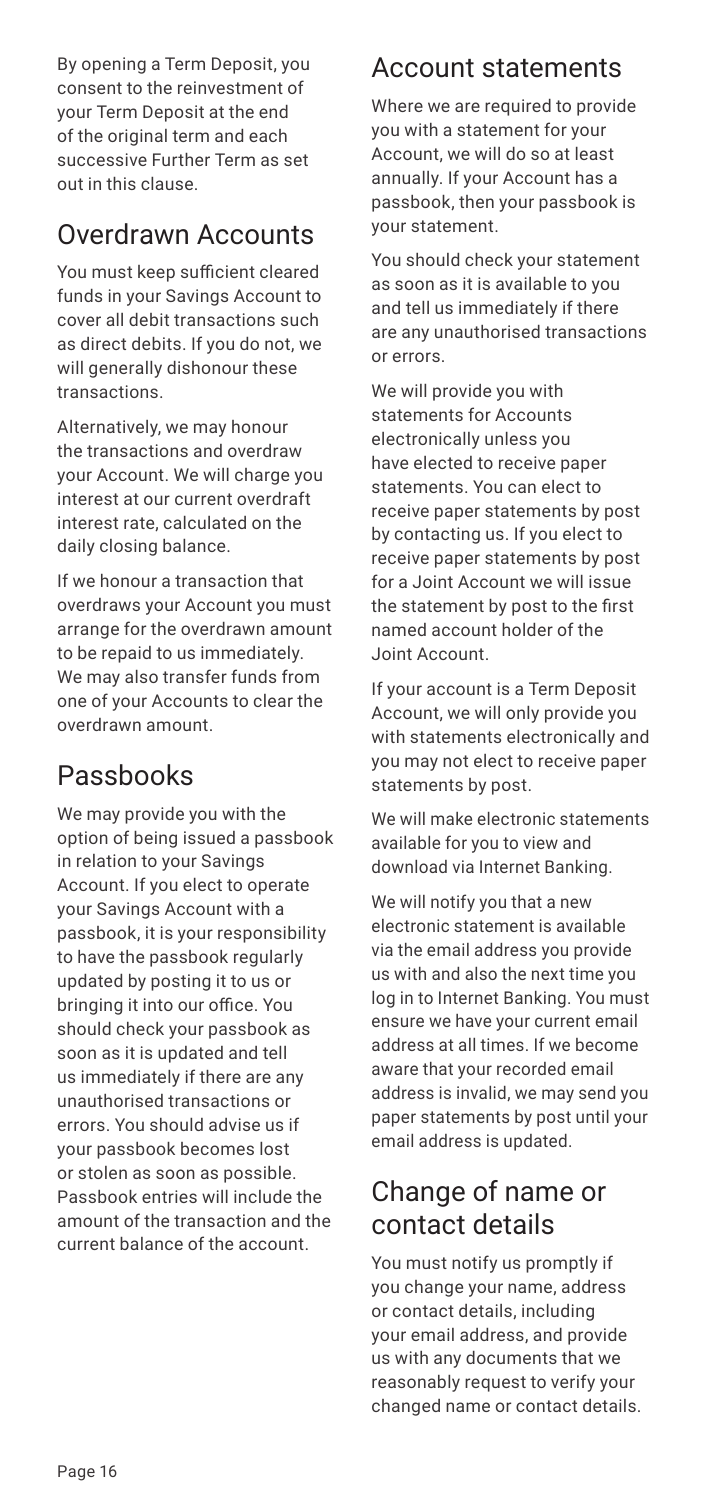# Unclaimed monies

If you are aged 18 and over and your Savings Account or Term Deposit has a balance of \$500 or more and no deposits or withdrawals are made to the Account for seven years, or you have not logged in to Internet Banking or the LLL App or updated your passbook balance, we are required to remit the Account balances to the Australian Securities and Investments Commission as unclaimed monies. Where we have such an obligation, we may remit the Account balance and close your Account.

# Account combination

We may offset the credit balance of your Savings Account against any debt owing by you to us from time to time.

We may transfer funds from your Savings Account to another account you have with us, or combine your Savings Account with one or more other Accounts into a single Account, where the Savings Account and the other Accounts are held in the same name. This may become necessary if, for example, your Savings Account becomes overdrawn, or there are insufficient funds in your Account to cover a direct debit or other transaction. However, we have no obligation to do so in order to facilitate a direct debit or other transaction being honoured.

# Closing Accounts

#### **Closing Savings Accounts**

You can close your Savings Account at any time.

We can close your Savings Account at our absolute discretion by giving you reasonable notice, and, where we close your Savings Account, paying you the balance of the Account and any interest owing.

#### **Closing Term Deposits**

You can close your Term Deposit by withdrawing the balance of the Term Deposit as and when permitted by these Terms and Conditions.

We can close your Term Deposit at the end of a term and prevent it from reinvesting on a Maturity Date in our absolute discretion by giving you notice, and, where we close your Term Deposit, paying you the balance of the Term Deposit and any interest owing.

### Anti-Money Laundering (AML) and Counter Terrorism Financing requirements

We meet the regulatory and compliance obligations of AML and CTF laws both in Australia and overseas. These obligations mean that:

- we may be required to disclose information provided to us or any other information where required by law in Australia or any other country. This includes the release of information regarding Internet Banking transactions to Australian and overseas regulators;
- your transactions could be delayed, blocked or frozen if we believe on reasonable grounds that processing the transaction may be in breach of the law of Australia or any other relevant country; and
- you release us from all liability to you if we delay or block any transaction or refuse to pay any money or do anything else affecting a transaction or Payment in the reasonable belief that a transaction or Payment would contravene any law in Australia or any other country.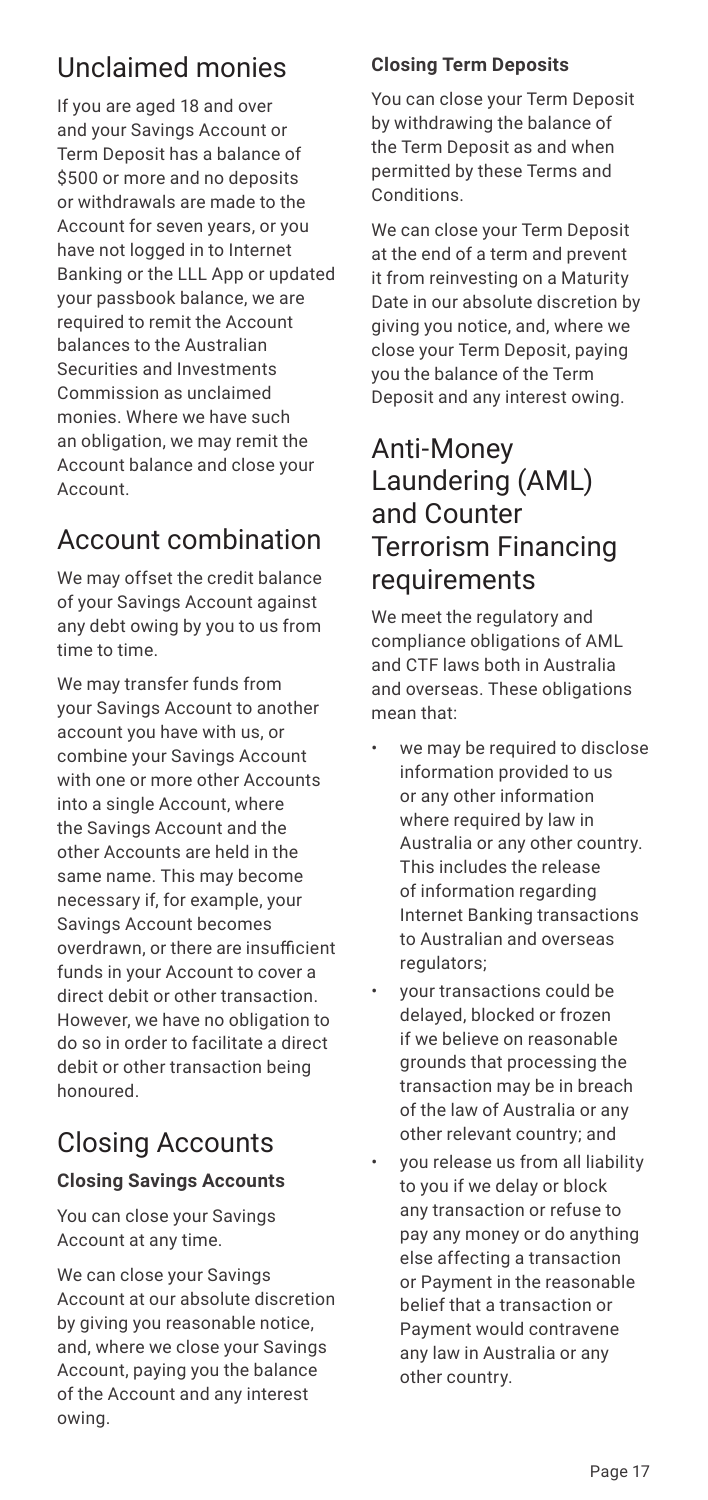You agree that you will not initiate, engage in or effect a transaction or Payment that may breach any law in Australia or any other country. If you do so, you indemnify us against any loss or liability we may incur which arises from such a transaction or Payment.

# LLL App

The LLL App is designed specifically for mobile phones and offers a fast, simple and convenient mobile banking experience.

The LLL App is not a stand-alone product. It is an additional feature of Internet Banking and is only available to LLL customers who have registered for Internet Banking. You must log into Internet Banking and change the initial Access Code provided by us before you can access the LLL App.

#### **Features**

The LLL App will allow you to:

- check your account balance and transaction history,
- transfer money between your accounts\*,
- pay your bills using BPAY®\*,
- make internal transfers to other LLL customers\*, and
- make transfers to another Financial Institution\*.

\* These features are not available in relation to Term Deposits.

Not all Internet Banking services and features are available on the LLL App. The features available to you in the LLL App, the way in which you can access and use the LLL App and the transactions and actions you can conduct using the LLL App may differ depending on the access you are granted and may change from time to time without notice to you.

Internet Banking transaction limits will apply.

#### **Downloading the LLL App and logging in for the first time**

You may only access and use the LLL App on a compatible mobile phone. Your mobile phone may be incompatible if you are unable to download the LLL App or if the LLL App does not load or perform on your mobile phone.

Before you register the LLL App you must log in to LLL Internet Banking via a web browser and change your Access Code from the initial code provided to you by us. You will need your Internet Banking Login ID and Access Code to gain access to the LLL App.

Download the LLL App from the Apple App Store or Google Play Store from your mobile phone depending upon your mobile phone type.

As part of the registration process you will need to select the Login Authentication option being either a PIN, Pattern or Touch ID/Facial Recognition ID (if supported). You can change the Login Authentication option in the LLL App settings.

If you delete the LLL App from your mobile phone or replace your mobile phone, you may be required to download the LLL App again and re-register the LLL App.

#### **Security**

In operating the LLL App you must maintain an appropriate level of security. This includes:

- keeping your LLL App Login Authentication private,
- ensuring your mobile phone is protected by the latest software and security updates available.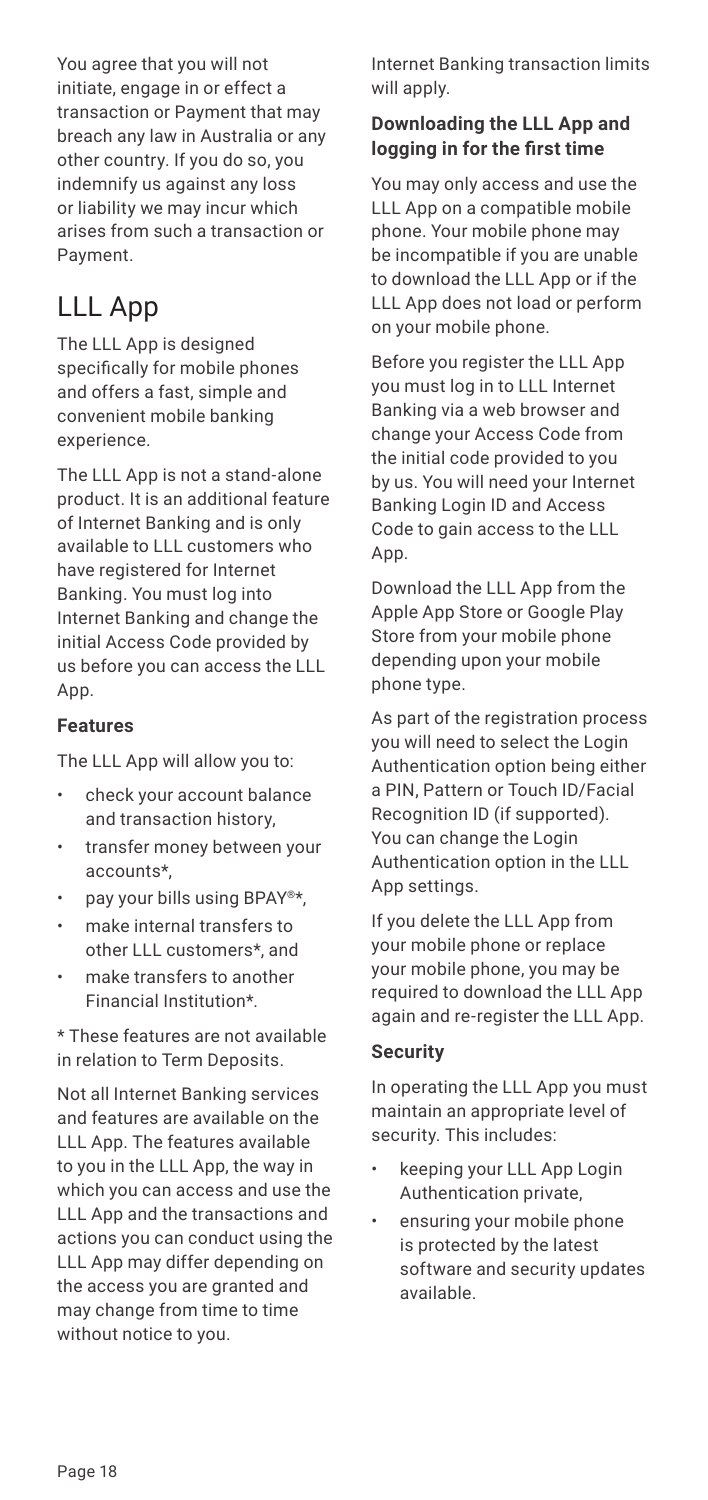#### You must

- never use a Login Authentication that is obvious or can be easily guessed
- never tell or let anyone find out your Login Authentication
- never keep a record of the Login Authentication with your mobile phone
- lock your mobile phone and take any reasonable steps to stop unauthorised use
- notify us immediately if your mobile phone is lost or stolen or you suspect your Login Authentication has become known to someone else
- only install applications through the Apple App Store or Google Play Store on your mobile phone
- never leave your mobile phone unattended and logged into the LLL App, and
- only use the LLL App with a compatible mobile phone.

You may be liable for unauthorised transactions if you breach any of these Terms & Conditions.

#### **Suspension or Termination**

We may cancel, modify or restrict your access to, and use of, the LLL App at any time. We do not need to give you advance notice if we do so, but will notify you as soon as reasonably practicable after doing so.

#### **Outside Australia**

If you travel outside of Australia you may still have access to the LLL App. You should check with your telecommunications provider that the mobile phone will be able to use relevant networks in those countries in which you are travelling.

#### **Costs**

We do not charge a fee for the LLL App, however, you may incur data charges from your network provider for downloading the LLL App and performing transactions with the LLL App. Check with your relevant service provider for more details. LLL is not liable for any data costs you may incur.

#### **Access and Availability**

Access is subject to you having the LLL App on a compatible mobile phone and being registered and logged in. An online connection is required to log in and to use the functionality of the LLL App. The functionality available to you will be limited to the functionality of the LLL App and any restrictions that we may put in place.

#### **Compatible Mobile Phones**

Not all mobile phones are capable of accessing and using the LLL App. You are responsible for using, having or obtaining a compatible mobile phone in connection with any use of this service. Desktop computers and mobile devices such as tablets are not supported. Contact us for details of supported operating systems.

Any conditions of use relating to a device or the use of any telecommunications network to access LLL App are your responsibility.

#### **Changes to these Terms and Conditions**

We may change these Terms and Conditions at any time. We will notify you of any material changes via publication on the LLL website. We may also notify you of any material changes by notice to you via your mobile phone or the Apple App Store or Google Play Store.

#### **Trademark**

iPhone is a trademark of Apple Inc. registered in the U.S. and other countries.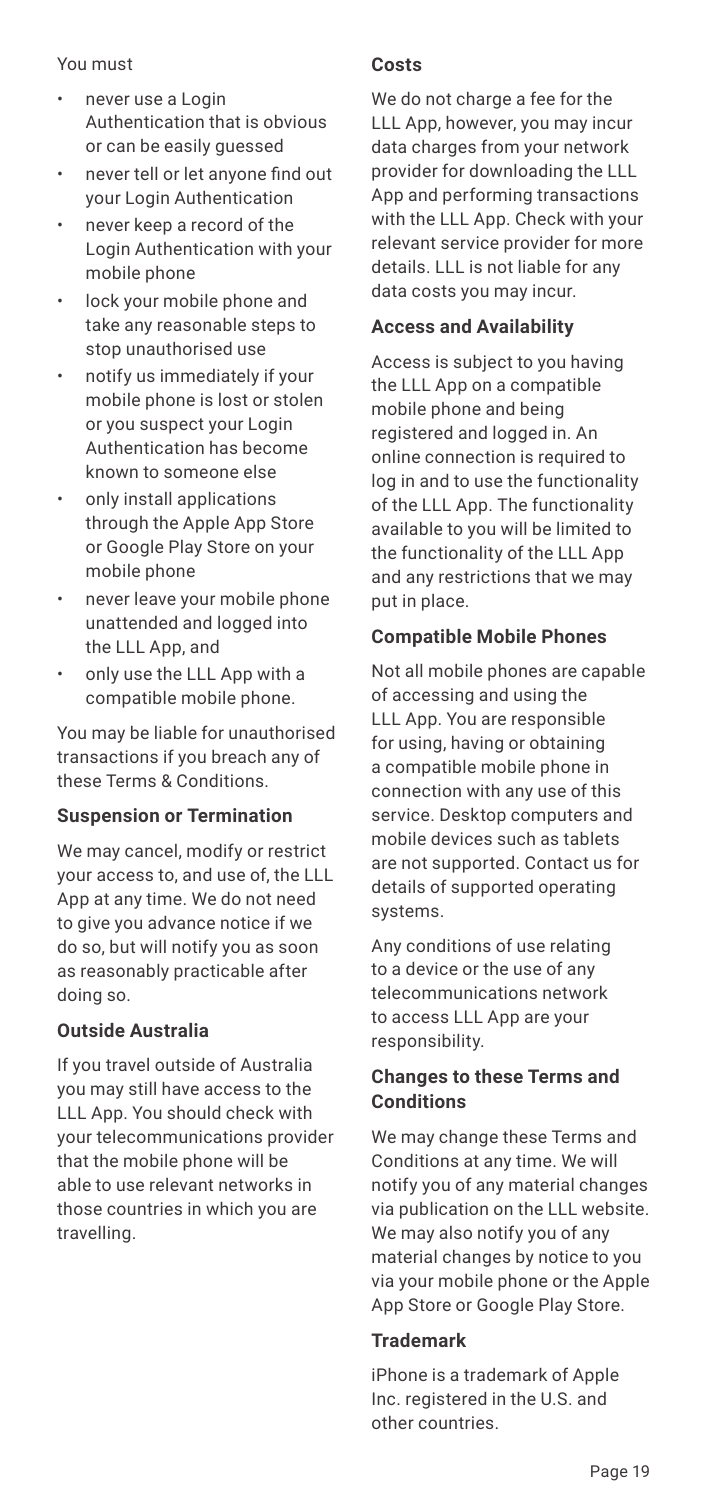### Internet Banking overview

Internet Banking provides online access to your Account/s.

An Account is required to enable Internet Banking access. If you already have an Account, you can register for Internet Banking by contacting us. Approval as an Authorised User of Internet Banking is at our discretion.

We may cancel, modify or restrict your access to and use of Internet Banking at any time. We do not need to give you advance notice if we do so but will notify you as soon as is reasonably practicable after doing so.

If we accept your application to register for Internet Banking, you will be provided with a Login ID and a temporary Access Code. Your Login ID and Access Code are the method of accessing Accounts on Internet Banking. For your security, the first time you access Internet Banking you will be required to change your Access Code to one of your choice.

An instruction given to us through Internet Banking using your Login ID and Access Code constitutes a valid and irrevocable authority to us to follow those instructions.

Three unsuccessful login attempts using your Login ID and an incorrect Access Code will result in your access to Internet Banking being suspended. You will need to contact us to reactivate your access.

An Authorised Signatory may ask us to cancel or restrict an Authorised User's access to Internet Banking at any time.

If an Account requires two or more signatories to withdraw funds from an Account, any Payment instructed in Internet Banking needs to be authorised by two or more of the Authorised Users that have registered for Internet Banking with access to the

Account from which the Payment is being made.

'Enquiry only' access to Internet Banking is also available to Authorised Users. This type of access does not allow for any transactions to be made. Authorised Signatories can authorise someone who is not an Authorised Signatory to have 'enquiry only' access upon written request.

We do not warrant that you will have 24 hours a day, seven days a week, access to Internet Banking or to One Time Passwords.

### Internet Banking key features

Using Internet Banking, Authorised Users may do the following in relation to an Account depending on the type of access provided to the Authorised User or the Account type:

- check Account balances
- view/download transaction details
- Internal Transfers\*
- External Transfers\*
- BPAY® Payments\*
- request a cheque\*
- view interest details
- print statements
- future Payment requests\*
- Transfer In\*
- change address/contact details
- request additional security options
- register and modify a PayID\*
- send and receive secure messages to/from LLL.

\* These features are not available in relation to Term Deposits.

We may change the Internet Banking features from time to time without prior notice to you.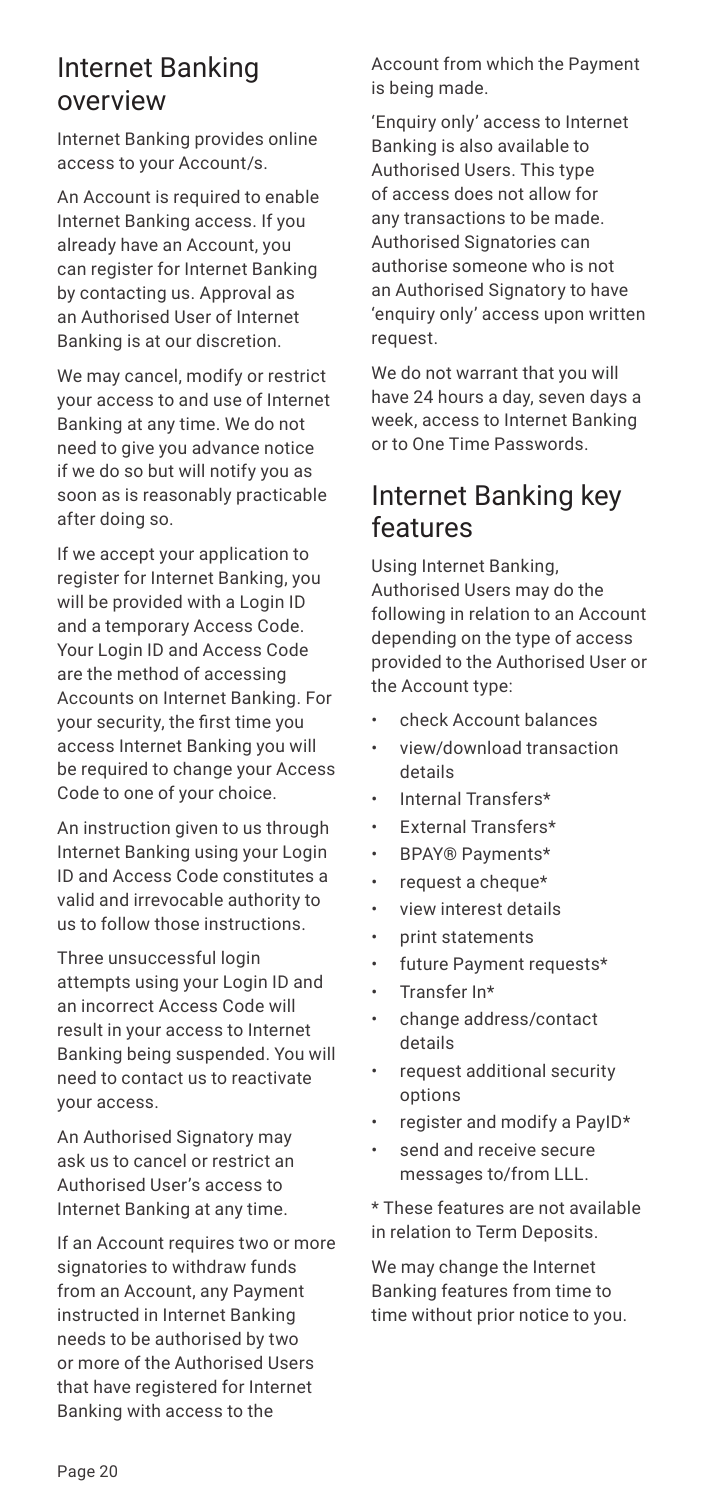### Internet Banking payments

The following types of Payments may be conducted on Savings Accounts using Internet Banking:

- Internal Transfers
- External Transfers (including Standard Transfers and Faster Payments)
- Transfer In
- BPAY® Payments
- Cheque requests.

Payments cannot be performed on certain Account types or may only be allowed at our discretion.

When providing Internet Banking we utilise other Financial Institutions to effect External Transfers through different payments systems and channels.

If you instruct us to make a Payment and it is possible to effect it using more than one payment system or channel (for example to send it as a Standard Transfer or as a Faster Payment) we may choose which payment channel we use to send the Payment or we may give you an option.

You must ensure there are sufficient cleared funds in an Account to be able to facilitate a Payment.

The amount of the Payment will need to be within the daily payment limit set for the Account.

If you instruct us to make more than one Payment from your Account on a given day we will determine the order in which the Payments are made.

When we effect a Payment on your behalf we are not acting as your agent or the agent of the payee to whom the payment is directed.

In order to make a Payment, you will need to provide us with all the information we request including the payee account details that you are transferring to being either:

- the BSB and account number; or
- a PayID that has been created for the account.

You acknowledge that we are not required to effect a Payment if you do not give us all the required information or the information that you give us is inaccurate or incomplete.

#### **Payments using a BSB and account number**

You must ensure that any BSB and account number you provide to us in relation to a Payment are correct. Not all Financial Institutions cross-check account names with BSB and account numbers and you may suffer a loss if a Payment is sent to the wrong account as a result of you giving us incorrect details (see Mistaken Internet Payments below for more information). We will not be responsible or liable to you for any loss you suffer as a result of you telling us the wrong BSB or account number for a Payment.

#### **Payments using a PayID**

If you instruct us to make a Payment using a PayID and we display the PayID Name registered to that PayID to you, you must ensure that the name reasonably represents the intended recipient before you confirm your instruction. You must cancel the instruction if the PayID Name that we display to you is not the intended recipient. We will not be responsible or liable to you for any loss you suffer as a result of you telling us the wrong PayID or confirming the Payment where the PayID Name we display to you does not represent the intended recipient.

Faster Payments and Payments using PayIDs may not always be available. When this is the case, Internet Banking will revert to Standard Transfers using a BSB & account number only.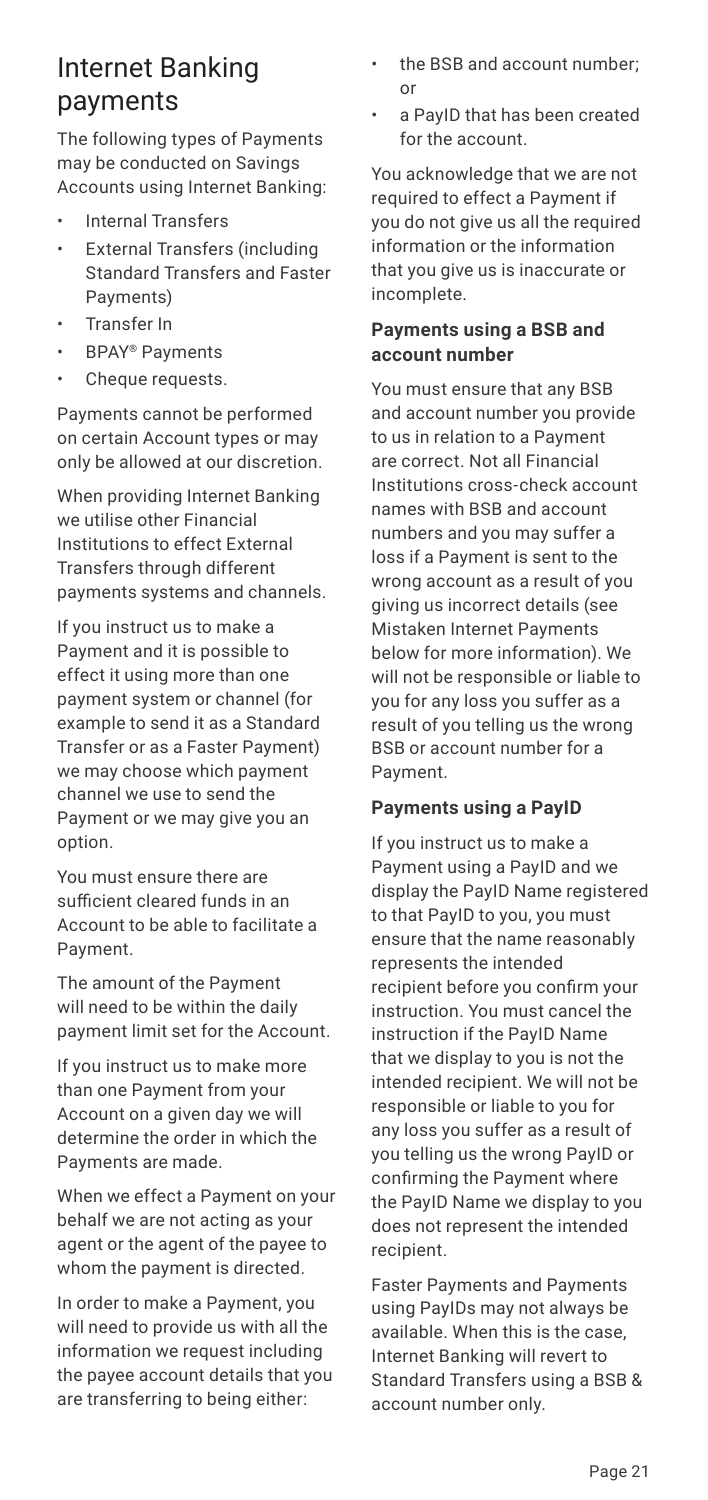#### **Payment descriptions**

Where we allow you to provide one, you must ensure that any Payment reference or description you provide does not contain, reference or link to:

- any swearing, profanity, offensive, discriminatory, threatening or abusive content;
- any information that is confidential or must be kept secret;
- sensitive personal information of any person (including information or an opinion about a person's racial or ethnic origin, political opinions or membership of a political association, philosophical beliefs, membership of a professional or trade association, membership of a trade union, sexual orientation or practices, criminal record, health information);
- anything which infringes the intellectual property rights of any person; or
- anything which is illegal or seeks to promote illegal activity.

Where we consider it appropriate to do so, we may disclose the information you include in a Payment reference or description to appropriate law enforcement authorities or, in the case of personal information about another person, to the person the personal information relates to.

For Payments that are regularly made, an Authorised User can save the details of the Payment as a 'personal payee', to save having to re-enter the details each time the Payment is made. You must still check the details each time a Payment is made.

#### **Payments processing**

Once you have requested a Payment the timing of the availability of these funds may vary depending upon when the Payment was made, to whom it was made and the payment system or channel it was processed through.

Payments made after our cut off time, on a weekend or a national public holiday may not be made until the next Business Day. Contact us for the latest cut off time for Payments.

For Payments sent as Standard Transfers, you should allow up to two Business Days for these funds to reach their destination. Faster Payments should occur in near real time.

Please contact us if you are unsure about when an External Transfer may be available as cleared funds.

#### **Delays**

Although we will endeavour to process your request in a timely manner we shall not incur any liability by reason of delays or late Payments. Advise us if you become aware of any delays.

Delays may occur in processing Payments for various reasons such as where:

- we experience a services disruption which prevents us from processing transactions;
- we are required to delay processing a transaction in compliance with any applicable laws (including any laws relation to anti-money laundering and sanctions);
- you fail to comply with your obligations under these Terms and Conditions for any reason;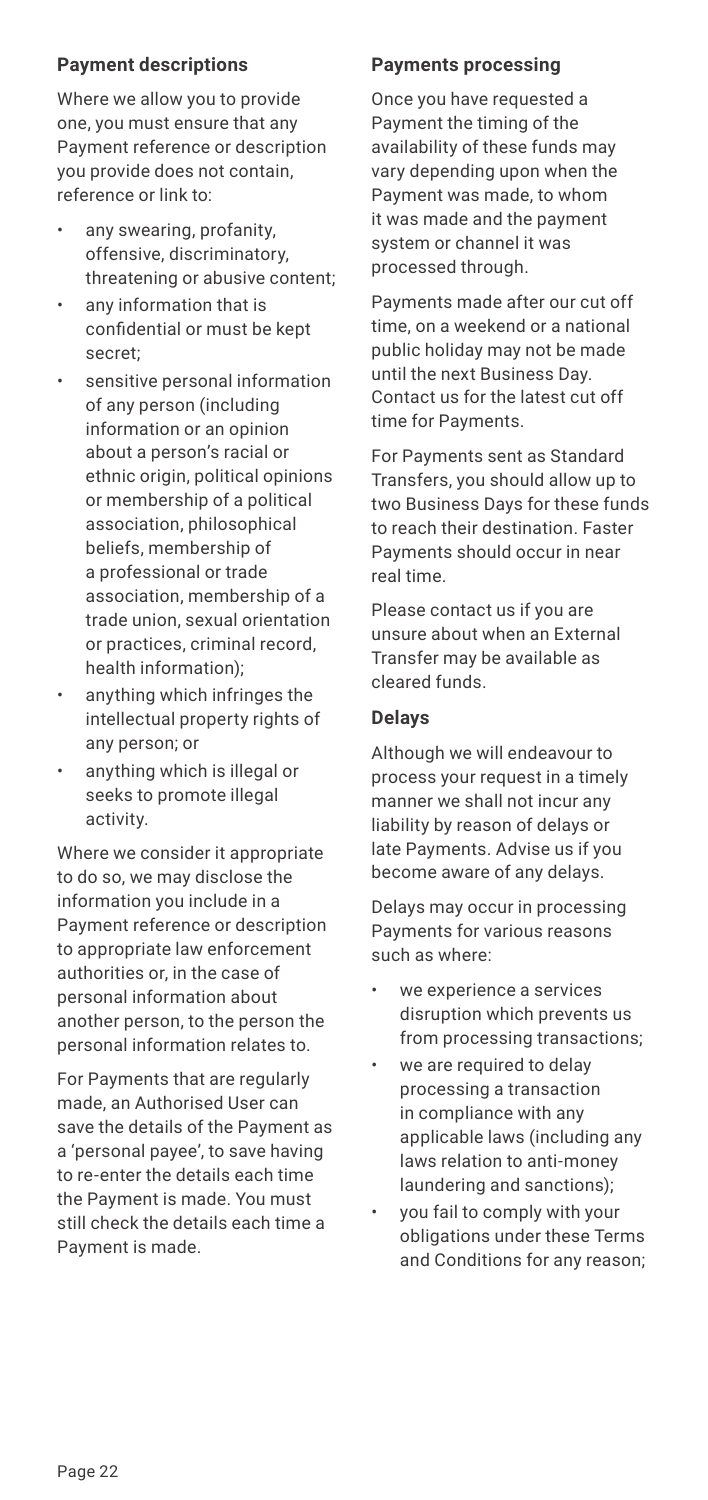- the Financial Institution at which the payee account is held or the relevant accountholder fails to comply with their obligations or is experiencing a services disruption which prevents them from processing transactions; or
- we delay processing of the Payment to investigate and review it to ensure it is not fraudulent, illegal or improper or to confirm that it has been properly authorised by you.

Also, we may hold, stop or reverse a Payment where we have a reasonable basis for doing so. In such circumstances we will contact you and inform you if the Payment request has been cancelled. In assessing your Payment, we may also be required to collect and verify certain personal and transactional information under anti-money laundering and counter terrorism laws and regulations.

#### **Payment errors and issues**

You are responsible for checking your Account transaction details and statements to ensure that Payments have been made correctly. If you believe a transaction is wrong or unauthorised you must tell us immediately.

You should contact us as soon as possible during business hours if you become aware that you may have made a mistake when making a Payment, or if you did not authorise a Payment that has been made from your Account or there are any other problems.

If you instruct us to make a Payment and you later discover that:

the amount you told us to pay was greater than the amount you needed to pay, you must contact the recipient to obtain a refund of the excess. If we processed the Payment as a Faster Payment, we may be able to request that the funds, or just the overpaid amount, be

returned on your behalf if you ask us to do so. However, the amount will not be returned to you unless the recipient consents to their Financial Institution returning the funds; or

the amount you told us to pay was less than the amount you needed to pay, you can make another Payment for the difference between the amount actually paid to the recipient and the amount you needed to pay.

You should notify us immediately if you think that:

- you have made another type of mistake when making a Payment;
- you did not authorise a Payment that has been debited to your Account or you think a Payment has not been processed in accordance with your instructions;
- you become aware that a Payment made using a PayID from your Account was directed to an incorrect recipient; or
- you were fraudulently induced to make a Payment.

Where we consider it appropriate and we are reasonably able to do so, we may request that the Financial Institution to whom the funds were transferred returns the funds to us, on your behalf. However, this is not always possible.

Where a Payment is returned to us by another Financial Institution, we will credit the funds to your account and make them available to you as soon as practicable.

You indemnify us against, and will be liable to us for, any direct or indirect loss, damage, charge, expense, fee or claim we may suffer or incur as a result of the return of funds to us where we have requested that a Payment be returned on your behalf. We may debit any such loss, damage or cost to any of your Accounts.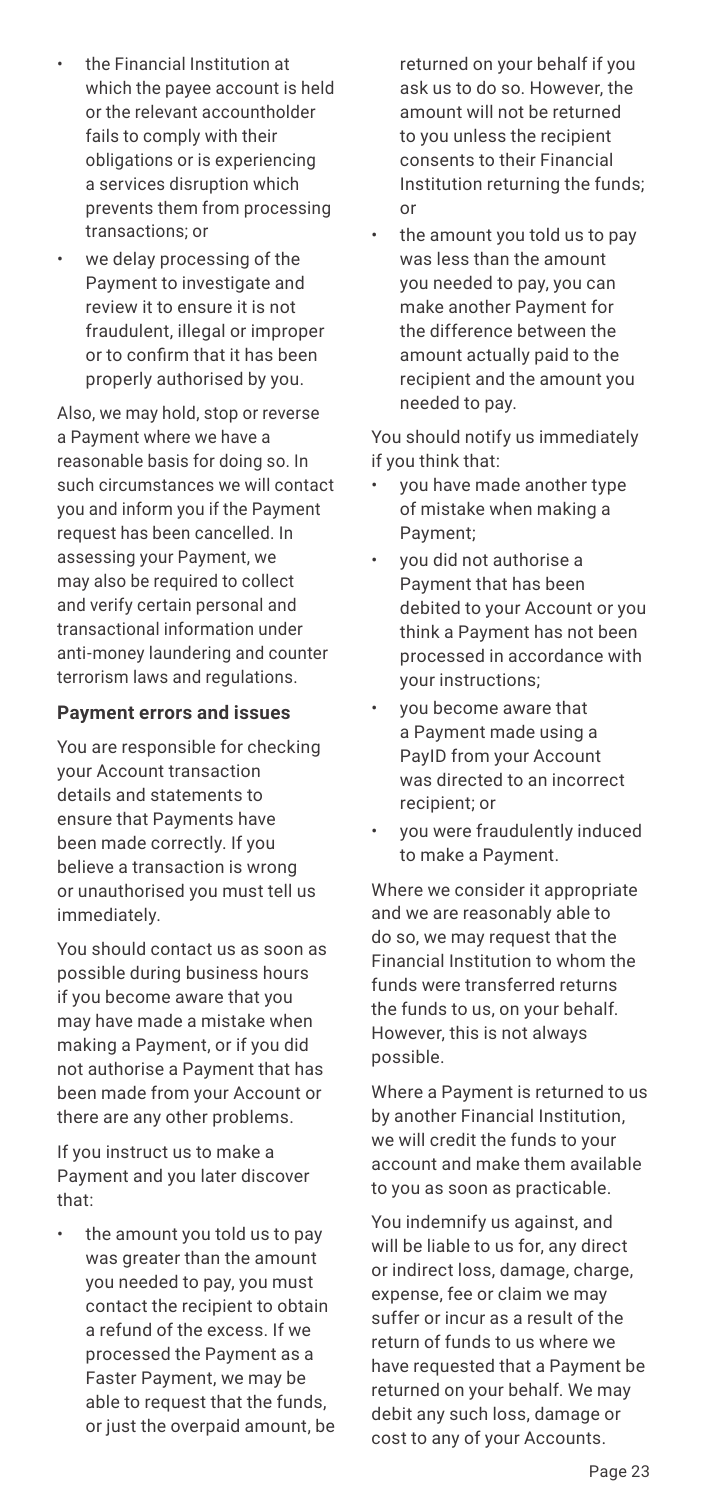# Transfer In

To facilitate a Transfer In from your nominated account with another Financial Institution you need to execute an Internet Banking direct debit request by contacting us. By providing us with your instructions and authority you authorise and enable us to debit funds from your nominated account at another Financial Institution and credit your Account using the Transfer In function.

When you request a Transfer In to occur, there may be a clearance period of up to three days before you can access these funds.

You should ensure you have sufficient cleared funds in your other Financial Institution's account when you instigate the Transfer In otherwise the Transfer In may be rejected by the other Financial Institution.

# Cheque requests

If you request an LLL cheque via Internet Banking, it will be drawn as soon as practicable directly from your Account when requested. See the Withdrawals section above for more Terms and Conditions that apply to cheque requests.

# BPAY® Payments

We are a scheme member of the BPAY® Scheme and subscribe to the BPAY® Payments service which enables us to offer BPAY® Payments. We will tell you if we are no longer a member of BPAY®.

BPAY® Payments is an electronic payments service through which you can ask us to make bill payments on your behalf to organisations (Billers) who tell you that you can make payments to them through the BPAY® Payments service.

You will need to provide the following accurate information so that we can process a BPAY® Payment:

- Biller code:
- customer reference number;
- details of the Account from which you would like us to make the BPAY® Payment;
- amount of the BPAY® Payment to be made; and
- date on which the BPAY® Payment is to be made.

If we are advised that a BPAY® Payment cannot be processed by a Biller, we will advise you of this, credit your Account the amount of the BPAY® Payment and take all reasonable steps to assist you in making the BPAY® Payment as quickly as possible.

You should notify us immediately if you become aware that you may have made a mistake (except when you make an underpayment) when instructing us to make a BPAY® Payment, or if you did not authorise a BPAY® Payment that has been made from your Account. We will not accept an order to stop a BPAY® Payment once you have instructed us to make it.

Subject to transaction cut off times Billers who participate in BPAY® Payments have agreed that a BPAY® Payment you make will be treated as received by the Biller to whom it is directed:

- on the date you make that BPAY® Payment, if you tell us to make the BPAY® payment before our transaction cut off time on a Business Day; or
- on the next Business Day, if you tell us to make a BPAY® Payment after our transaction cut off time on a Business Day, or on a day that is not a Business Day.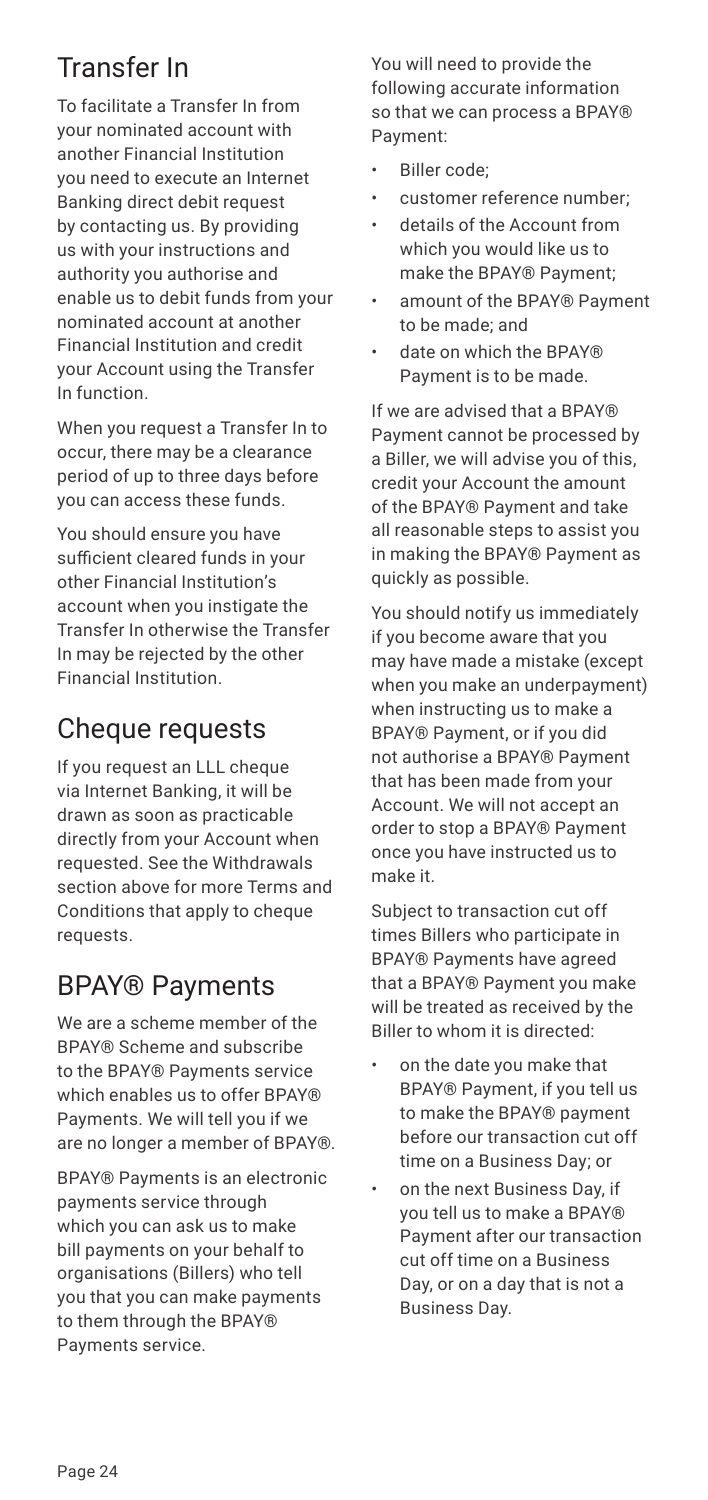A delay may occur in processing a BPAY® Payment where:

- there is a public holiday on the day after you tell us to make a BPAY® Payment;
- you tell us to make a BPAY® Payment either on a day which is not a Business Day or after the transaction cut off time on a Business Day;
- another Financial Institution participating in BPAY® Payments does not comply with any applicable obligations relating to BPAY® Payments; or
- a Biller fails to comply with any applicable obligations relating to BPAY® Payments.

While it is expected that any delay in processing a BPAY® Payment for any reason set out above will not continue for more than one Business Day, any such delay may continue for a longer period.

#### **BPAY® mistaken payment**

A BPAY® Payment is irrevocable except if it is a mistaken BPAY® Payment.

If you are responsible for a mistaken BPAY® Payment, and we cannot recover the amount from the Biller who received it within 20 Business Days of us attempting to do so, you will be liable for that BPAY® Payment.

We acknowledge that the receipt by a Biller of a mistaken or erroneous payment does not or will not constitute under any circumstances part or whole satisfaction of any underlying debt owed between you and the Biller.

#### **Biller consent**

If a BPAY® Payment is made in accordance with a BPAY® Payment direction, which appeared to us to be from you or on your behalf but for which you did not give authority, we will credit your account with the amount of that unauthorised BPAY® Payment. However, you must pay us the amount of that unauthorised BPAY® Payment if:

- we cannot recover within 20 Business Days of us attempting to do so that amount from the person who received it, and;
- the BPAY® Payment was made as a result of a payment direction, which did not comply with our prescribed security procedures for such payment directions.

If we are able to recover part of the amount of that payment from the person who received it, you must only pay us the amount of that BPAY® Payment that we are not able to recover.

Except where a BPAY® Payment is a BPAY® mistaken payment, BPAY® unauthorised payment or BPAY® fraudulent payment, BPAY® Payments are irrevocable. No refunds will be provided through BPAY® Payments where you have a dispute with the Biller about any goods or services you may have agreed to acquire from the Biller. Any dispute must be resolved with the Biller.

#### **BPAY® unauthorised payment**

If you tell us that a BPAY® Payment made from your Account is unauthorised you must provide us with written consent addressed to the Biller who received that BPAY® Payment. If you do not give us that consent, the Biller may not be permitted under law to disclose to us the information we need to investigate or rectify that BPAY® Payment.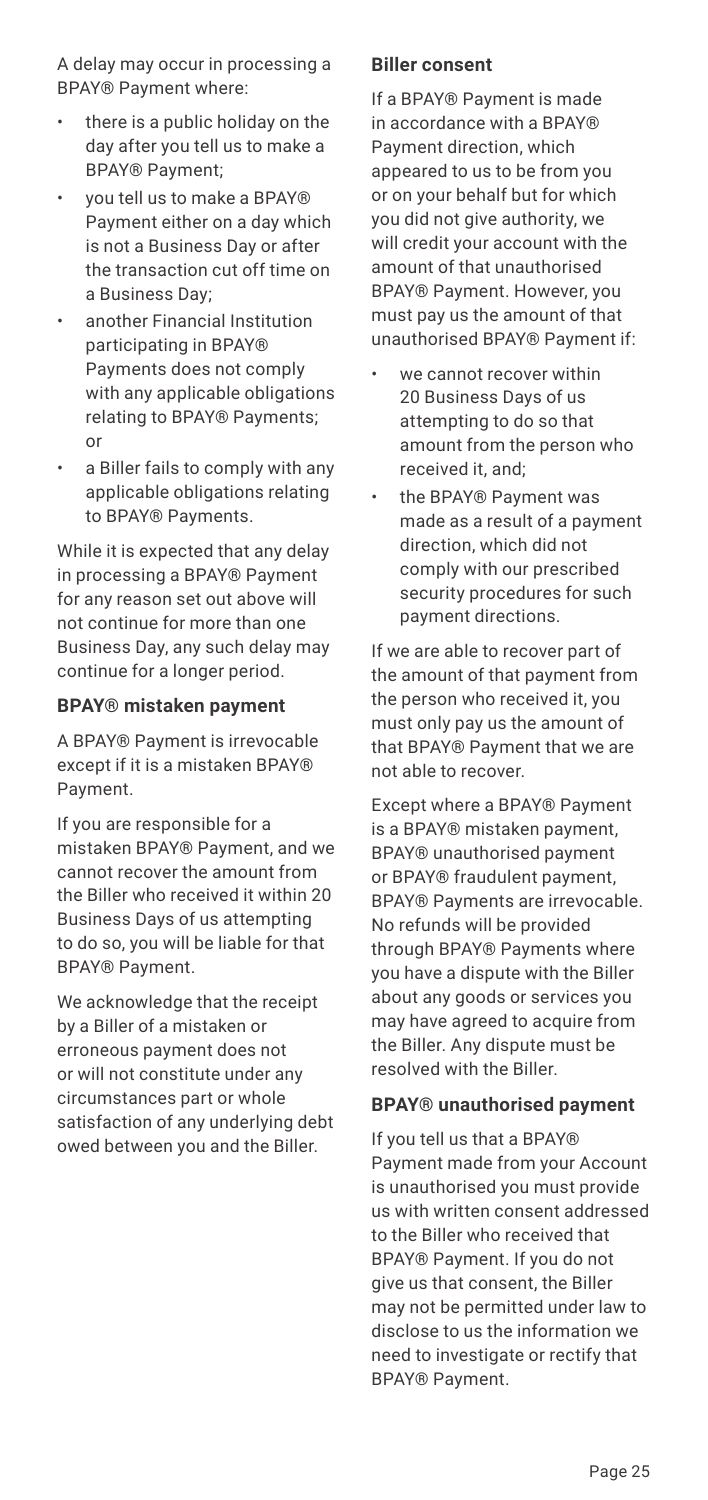# PayID

The PayID Service enables payers to conduct secure funds transfers to payees through the NPP using an alternative identifier instead of the BSB and account number.

Creating a PayID is optional. We will not create a PayID for your Account without your consent.

#### **Creating a PayID for your Account**

A PayID can only be created for your Account if:

- we are able to verify your identity in a manner that is satisfactory to us;
- you own or are authorised to use the PayID;
- the PayID is not likely to be misleading as to who you or another accountholder for the Account are; and
- creating the PayID will not infringe on the intellectual property rights of any person.

We may refuse to create a PayID for an Account for any reason, including where we are not satisfied that the above requirements have been met.

The PayID Types we allow you to create for your Account may differ depending on your circumstances and the type of Account you have. Not all Account types are eligible to have certain PayID Types or any PayIDs created for them. Your PayID must be a supported PayID Type. The PayID Types supported by us are mobile phone numbers, email addresses, ABNs and Organisation IDs. The PayID Type of ABN and Organisation ID are restricted to business Accounts only.

Some PayID Types must be requested using Internet Banking. However, other PayID Types can only be requested by contacting us by telephone or in person.

We will tell you which Account types can have which PayID Types created for them (if any) on request. We will also tell you, on request, which PayID Types must be created using Internet Banking and which PayID Types can only be created by contacting us by telephone or in person, which may change from time to time.

By requesting that we create a PayID for your Account:

- you assure us that you own or are authorised to use the PayID;
- you agree to immediately notify us if any of the information you provide to us when creating the PayID changes or becomes incorrect or misleading;
- you acknowledge that the PayID and information relating to you and your Account (including the PayID Name, the Account BSB and Account number) will be registered in the PayID service which is operated by NPP Australia Ltd (not us); and
- you acknowledge that, depending on the policy of a payer's Financial Institution, your PayID Name may be displayed to payers (who send Payments to you using your PayID) for verification purposes.

The PayID Name registered in the PayID service for your PayID must reasonably represent the name of an accountholder of the Account. We may change the PayID Name associated with a PayID at any time if we think doing so is necessary to ensure it reasonably represents the identity of an accountholder.

You may choose to create more than one PayID for your Account but each PayID must be unique and can only be created once for all Financial Institution accounts in Australia (see below for details on transferring PayIDs).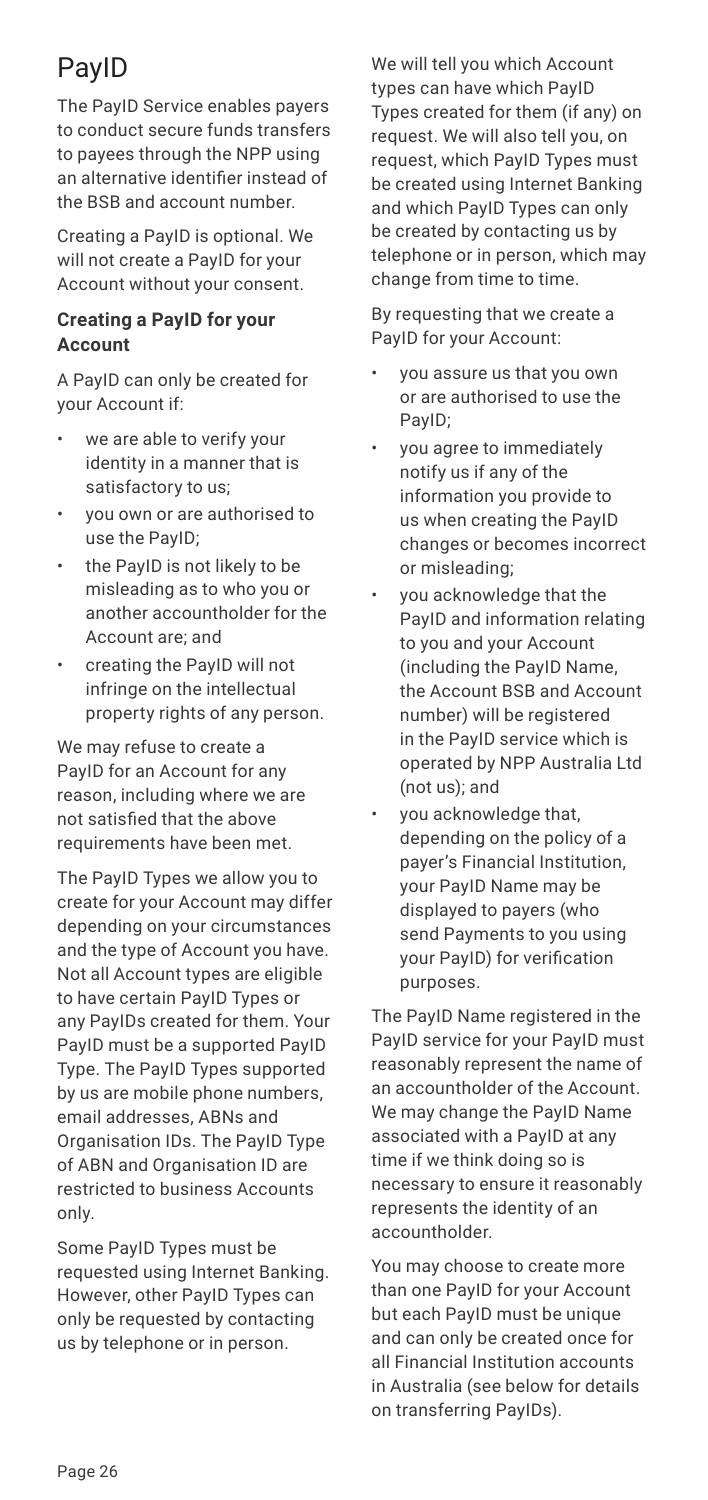If your Account is a Joint Account, you and each other joint accountholder can create unique PayIDs for the Account.

#### **Duplicate PayIDs and PayID Disputes**

Once your PayID is created and linked to your Account, it cannot be used in relation to any other Account with us or with an account with another Financial Institution. The PayID Service does not support duplicate PayIDs. If you try to create or request a PayID for your Account which is identical to another PayID in the PayID Service, it will be rejected and we will advise you of this.

If a PayID cannot be created for your Account because it has already been created by someone else you may lodge a dispute by contacting us, and, if we are satisfied that you own or are authorised to use the PayID, we will contact the Financial Institution that has registered the PayID to determine whether that Financial Institution should close the PayID. However, there is no guarantee that the dispute will be resolved in your favour or result in you being able to create the PayID for your Account (for example, if the other Financial Institution's customer is also authorised to use the PayID). We will promptly notify you of the outcome of the dispute.

#### **Transferring your PayID to another Account**

You can transfer your PayID from one Account with us to another Account with us through Internet Banking and this will generally be effective immediately.

If you want to transfer your PayID to another Financial Institution it is a two-step process. Firstly, you must place your PayID into a transfer state within Internet Banking and then, secondly, you must complete the transfer by creating the PayID with the other Financial Institution. Until the transfer is completed, NPP Payments to your PayID will be directed to your Account with us. If the other Financial Institution does not complete the transfer within 14 days, the transfer will be deemed to be ineffective and your PayID will remain with your Account. You will need to start the process again if you want to proceed with the PayID transfer.

#### **Transferring your PayID from another Financial Institution to your Account with us**

To transfer a PayID that you created for an account with another Financial Institution to your Account with us, you will need to start the process with that Financial Institution and tell them that you want to transfer the PayID and then create or request that we create the PayID for your Account as set out above. The other Financial Institution must action your request within one Business Day unless you agree to another time period.

#### **Closing your LLL PayID**

You can close your PayID at any time by managing it in Internet Banking. We will close your PayID when your Account is closed or your PayID has been misused.

You are responsible for closing your PayID when you no longer have authority to use it or if the information you give us when the PayID is created changes.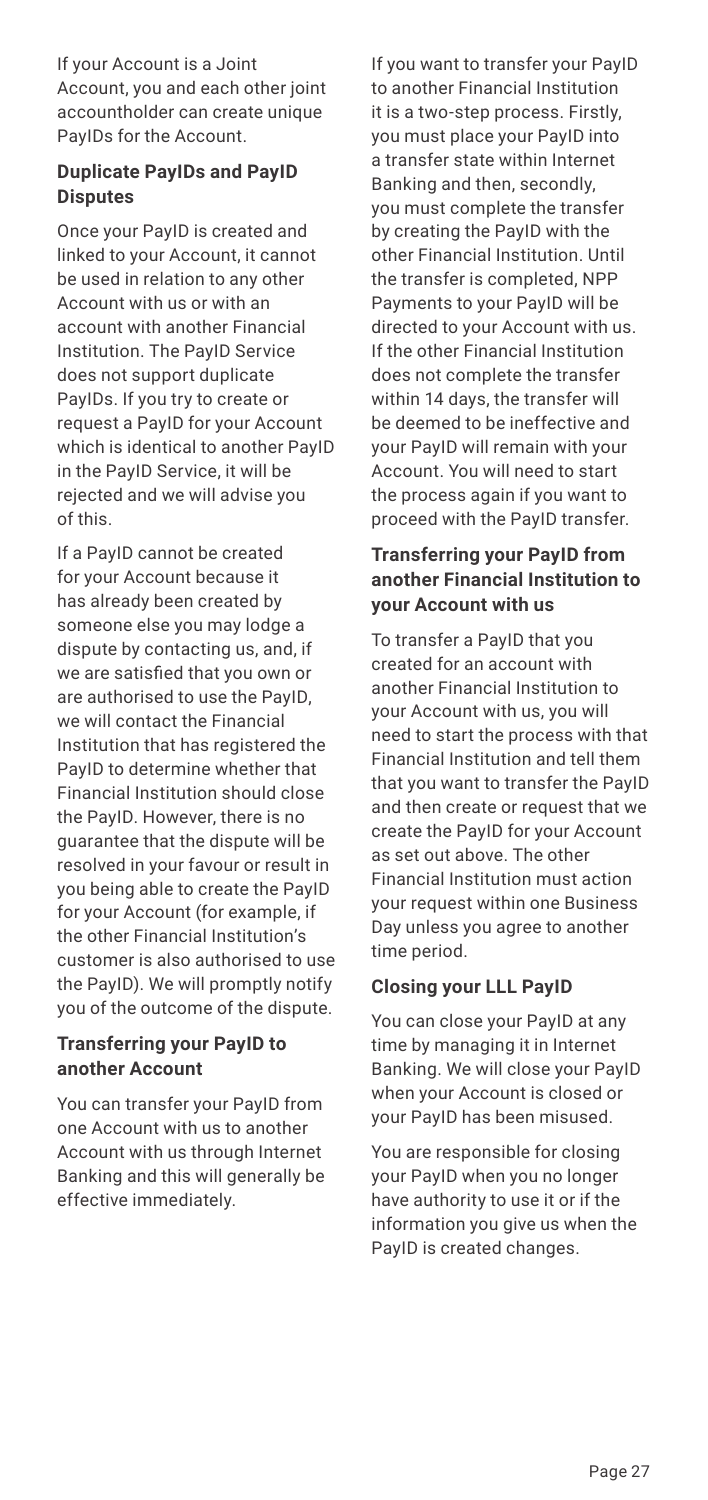#### **Locking and unlocking your PayID**

You acknowledge and consent to us locking your PayID without prior notice to you if we have reasonable grounds for doing so. Without limitation, this includes where:

- we reasonably suspect misuse of your PayID or use of your PayID to procure funds fraudulently;
- we reasonably believe or suspect that you do not own and are not authorised to use the PayID;
- we reasonably believe or suspect that the information you provide to us or the statements you make to us when creating the PayID are incorrect, incomplete or misleading;
- you fail to comply with your obligations under these Terms and Conditions; or
- we have closed or restricted your Account or you cease to be authorised to use the Account.

We will tell you if we lock a PayID created for your Account, within a reasonable period of doing so, unless it was done at your request.

A request to unlock a locked PayID may be made by contacting us.

The PayID Service may also automatically lock or close a PayID if no NPP Payments have been made using the PayID and no updates to the information relating to the PayID are made for 10 years.

A PayID cannot be transferred or updated while it is locked and no payments can be received using a PayID while it is locked.

#### **Privacy**

By creating or requesting a PayID for your Account you acknowledge that you authorise and consent to:

- us disclosing your personal information and other information to NPP Australia Ltd as necessary to create the PayID in the PayID Service including the PayID, PayID Name and Account details; and
- third parties, such as NPP Australia Ltd and other Financial Institutions that connect to or use the NPP collecting, storing, using and disclosing that information for the purposes of constructing NPP Payment messages, enabling payers to make NPP Payments to you, and to disclose your PayID Name to payers for validation in accordance with the NPP regulations and NPP procedures.

#### **PayID liability**

We are not liable to you for any loss or damage you suffer as a result of:

- a PayID being created for your Account or you using or attempting to use a PayID that has been created for your Account;
- us refusing to create a PayID or any delay in a PayID being created for your Account;
- us locking or closing a PayID that has been created for your Account; or
- any failure or malfunction of the NPP (including the PayID Service) or any of our systems or procedures that use or connect with the NPP.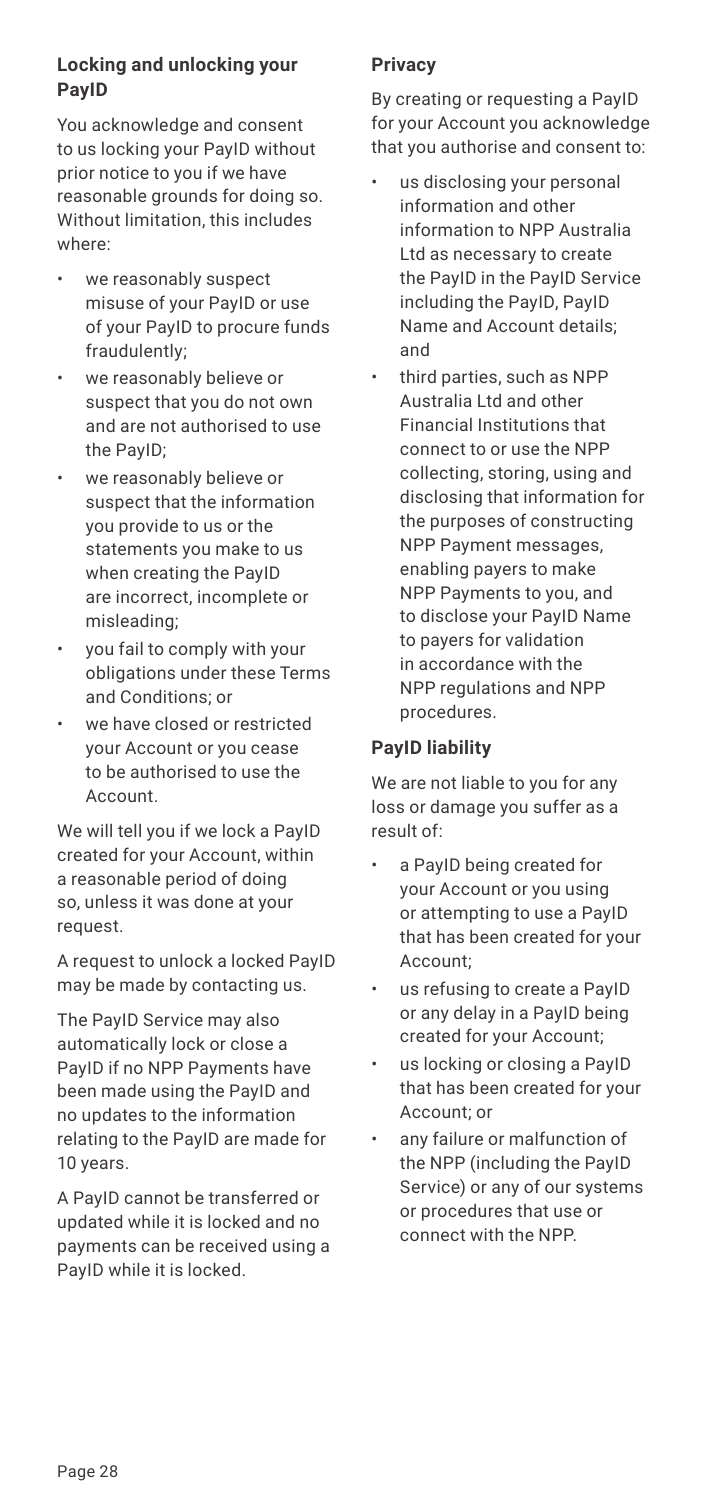You indemnify us against, and will be liable to us for, any direct or indirect loss, damage, charge, expense, fee or claim we may suffer or incur in respect of any PayID that is created for your Account, any Misdirected Payments relating to such a PayID or your use or attempted use of a PayID. We may debit any such loss, damage or cost to any Account you hold with us. However, in no circumstances will you be liable for any loss, damage, charge, expense, fee or claim to the extent it was caused by negligence, fraud or wilful misconduct on the part of us, our employees or agents.

# Future Payments

You can give us authority to make a future Payment on pre-set dates from your Savings Account. Future Payments can be single or recurring and a future Payment that is an External Transfer may be made as a Standard Transfer or a Faster Payment.

You must ensure you have sufficient cleared funds in your Account prior to the pre-set dates that the future Payment is due, as future Payments are processed routinely early on the set date.

If you have insufficient cleared funds in your Account at the time we process the future Payment on the set date, we may decline to process the Payment or choose to process it at our absolute discretion. If we decline to process the Payment, we will re-attempt to make the Payment each following Business Day for three consecutive Business Days unless you cancel the instruction. If after the third attempt there remain insufficient cleared funds to make the Payment the Payment will be rejected. This means that if it is a rejected single future Payment no further attempts will be made, and if it is a recurring future Payment, we

will not attempt to make a further Payment until the next due date.

If we are unable to make a future recurring Payment on three successive occasions (after three attempts on each occasion) we will cancel the recurring future Payment instruction.

Future Payments that do not fall due on a Business Day may not be made or processed until the next Business Day.

If you wish to alter or cancel a future Payment, you should do this via Internet Banking, mail, phone or email prior to the due date. Payments cannot be stopped once we have processed the Payment on or after the preset date.

We will debit transactions effected on any one day in the order we determine at our absolute discretion.

### Internet Banking Payment limits

We may set default Internet Banking daily Payment limits on individual Accounts. We will advise you of the default daily Payment limits that apply.

Increases and decreases to this limit may be requested by an Authorised User, either temporarily or permanently, by contacting us during normal business hours. We may accept or reject such a request at our discretion.

We may increase or decrease daily Payment limits at any time at our absolute discretion, even if we have previously accepted a requested increase or decrease.

We may reject any Payment instruction that would cause any applicable Payment limit to be exceeded.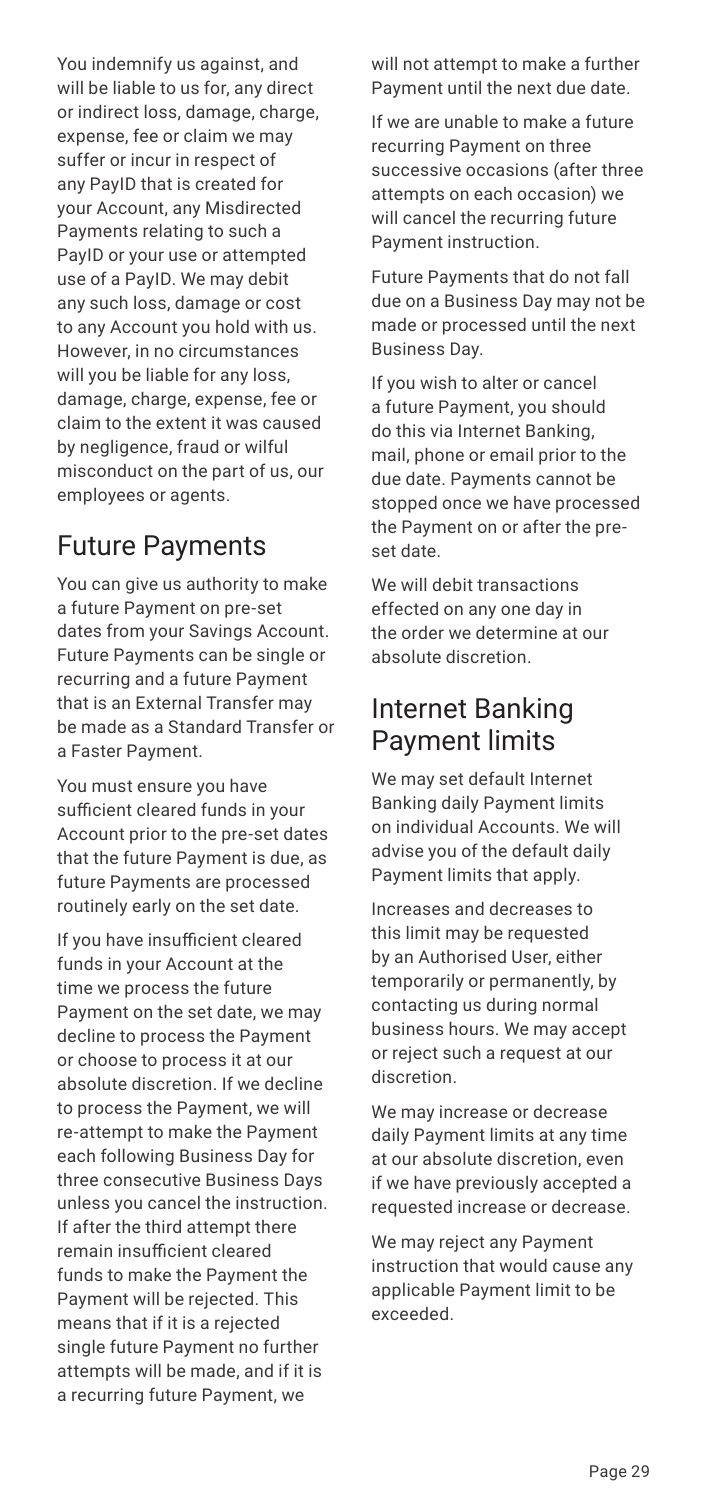### Internet Banking for business

Authorised Users with Internet Banking access to business Accounts benefit from the features of Internet Banking but also additional business features that are available upon request and subject to our approval.

Features include:

- controlling the Accounts and type of access available to Authorised Users including full access, 'enquiry only' access, 'data entry only' access or no access.
- setting daily Payment limits for Authorised Users.
- setting and modifying the Authorised User's Access Code.
- setting email addresses for Authorised User's to receive email alerts on Accounts that require 'two to sign' so that the second Authorised Signatory can be alerted to authorise a Payment.

If you or another Authorised Signatory are appointed as an administrator to use the additional business features:

- you are liable for the acts or omissions of all Authorised Users as if they were your own, even if they were not authorised by you or exceeded any authority given by you;
- you must remove access to Authorised Users once they cease to be employed by your business or where you no longer want them to have access to Internet Banking and the additional business features; and
- you must advise us of any changes to Authorised Signatories of the Account.

We may terminate access to the additional business features at any time.

### Mistaken Internet Payments

#### **Mistaken Internet Payments from Your Account**

If you believe you have made a Mistaken Internet Payment from your Account you should immediately contact us on 1800 556 457 during business hours to report it to us. Any delays in reporting a Mistaken Internet Payment to us may impact our ability to recover the funds on your behalf. If you are calling after business hours you should leave a phone message and we will return your call on the following Business Day.

We will investigate every Mistaken Internet Payment reported to us. If after our investigation into the Payment we are satisfied that you have made a Mistaken Internet Payment, we will send the receiving Financial Institution a request for return of the Payment.

When you report a Mistaken Internet Payment you are providing consent for us to disclose your personal information to the other Financial Institution in order to recover the funds on your behalf.

We will notify you within 30 Business Days of the Mistaken Internet Payment being reported to us to advise you of the outcome of our attempt to recover your funds. If a receiving Financial Institution returns the Mistaken Internet Payment, we will credit the funds to your Account as soon as practicable.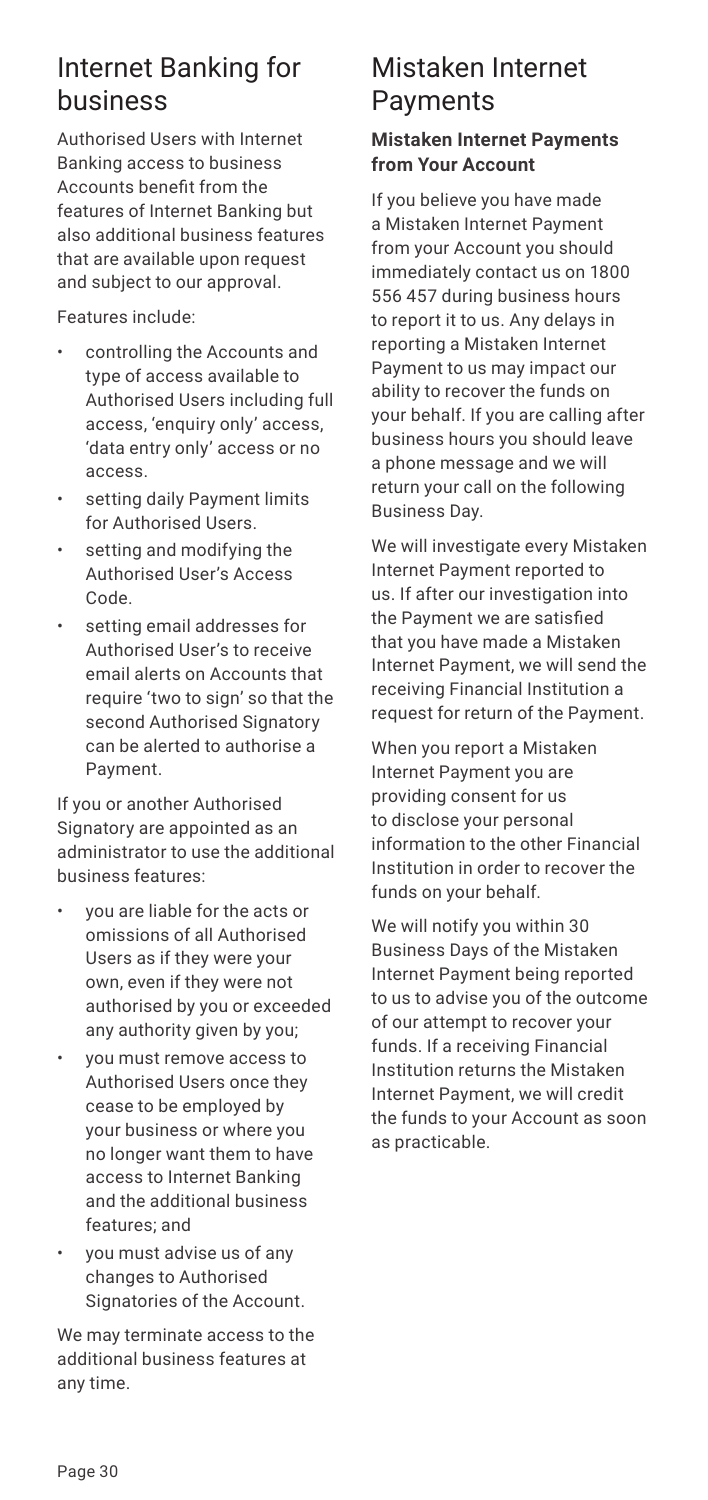#### **Mistaken Internet Payments received into Your Account**

Where we have been notified by another Financial Institution that you were the unintended recipient of a Mistaken Internet Payment, you agree that we may debit the funds from your Account, to the value of the Mistaken Internet Payment, and return it to the sender in accordance with the recovery procedures outlined below.

We will only initiate the recovery procedures outlined below if, after our investigation into the Payment we are satisfied that a Mistaken Internet Payment has been made to your Account.

#### **Recovery procedures for return of Mistaken Internet Payments received into your Account**

Mistaken Internet Payments reported to a sending Financial Institution within ten Business Days of the Payment being made will be returned from your Account to the sending Financial Institution by us within ten Business Days of receiving the request from that Financial Institution.

We are not required to notify you or receive your prior consent to return the Mistaken Internet Payment.

For Mistaken Internet Payments reported to a sending Financial Institution between ten Business Days and seven months of the Payment being made, we will restrict access to your Account to the value of the Mistaken Internet Payment only. We will then notify you that the Mistaken Internet Payment will be withdrawn from your Account and returned to the sending Financial Institution within ten Business Days commencing from the date the funds were restricted, unless you are able to establish entitlement to the Mistaken Internet Payment within this timeframe. We are not required to receive your prior consent to return the Mistaken Internet Payment.

For Mistaken Internet Payments reported to a sending Financial Institution after seven months of the Payment being made we are required to seek your consent to return the Mistaken Internet Payment to the sending Financial Institution.

In the event you have insufficient funds in your Account to cover the value of the Mistaken Internet Payment into your Account being returned as set out above, we may make reasonable efforts to recover the funds from you including discussing repayment options.

#### **Complaints about Mistaken Internet Payments**

If you are not satisfied with our handling of a Mistaken Internet Payment then you may escalate your complaint in accordance with the section for Complaints and disputes.

### Electronic transfers not initiated via Internet Banking

We cannot retrieve a Standard Transfer that you have made in error. However, we can initiate:

- a trace request, to confirm that transfer was credited to a particular account; or
- a recall request, to request the return of funds transferred in error. If the receiving party does not agree to return the funds, we cannot retrieve them on your behalf and you must pursue the mistaken payment directly with the recipient.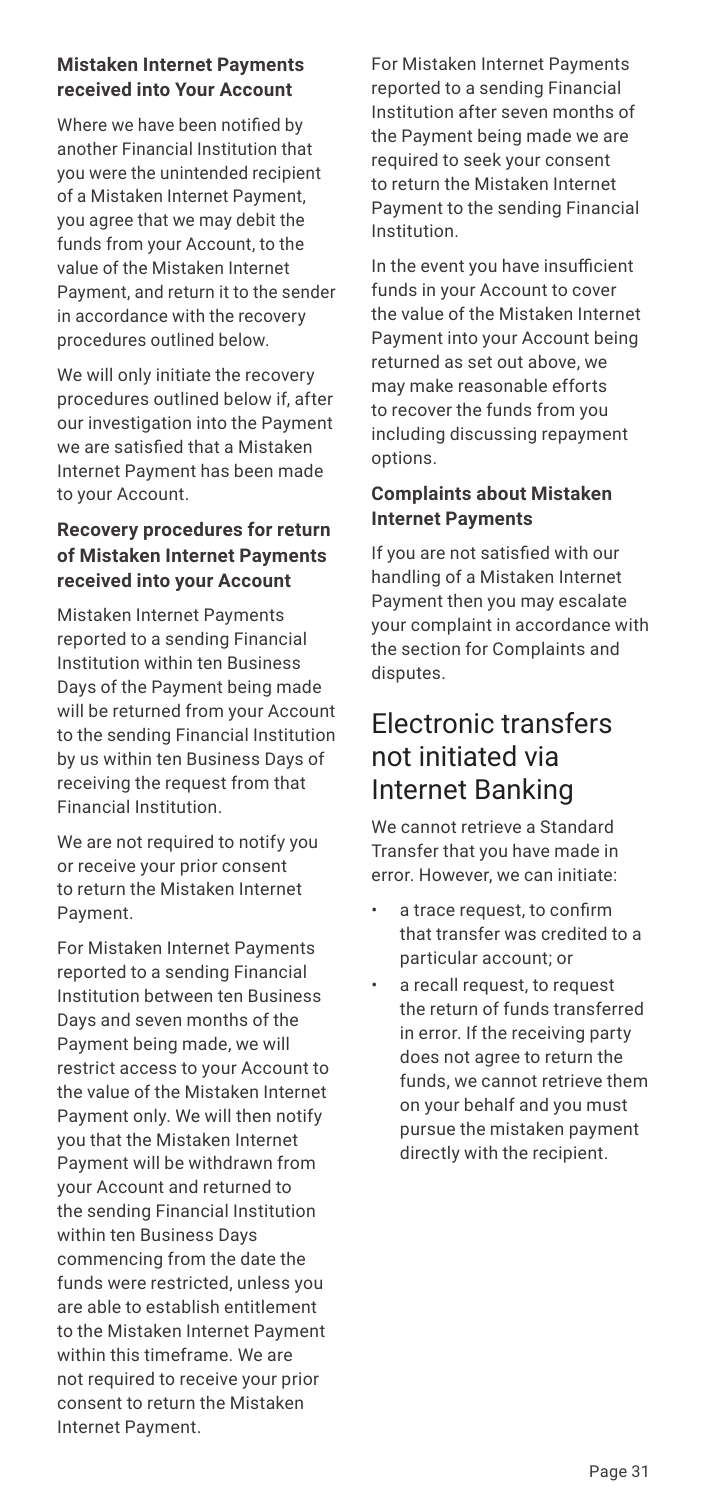# Your technology

It is your responsibility to obtain and maintain any electronic equipment which you may need to use Internet Banking.

You must not leave your computer or mobile device unattended whilst it is logged into Internet Banking and must log off from Internet Banking once you finish using the service on each occasion.

You must maintain up-to-date internet security software on the computer or other mobile device that you use to login to Internet Banking.

We recommend that you read and employ the principles provided on the LLL website www.lll.org.au about how to protect your funds, and enjoy safer and more secure Internet Banking services.

# Access Code security

If your Access Code is stolen or compromised, you suspect that your Access Code is compromised or you suspect unauthorised use of your Access Code, you must immediately login to Internet Banking and change your Access Code and then inform us. As a matter of security you should regularly change your Access Code.

If you forget your Access Code you may inform us by calling us during business hours and requesting a new Access Code. We will only change and advise you of the new Access Code once we have successfully verified your identity.

Your Access Code to Internet Banking is confidential and we rely on it as constituting your electronic signature. You must ensure that you:

• keep your Access Code secure and protected;

- take reasonable steps to protect the security of any record of an Access Code, although we strongly recommend you memorise your Access Code and do not record it;
- do not select an Access Code that is easily identified with you;
- do not select an Access Code which is a common or easily guessed combination;
- do not keep a record of a disguised Access Code which would enable someone to easily decipher it;
- do not disclose your Access Code to any person (including a family member or friend); and
- do not allow any unauthorised person to observe you entering your Access Code.

We recommend that you read the information provided on the LLL website www.lll.org.au/lllhome on Access Code tips.

# One Time Password security

Internet Banking provides an additional layer of security in the form of One Time Passwords. One Time Passwords is a free service that increases the level of security by providing you with a unique password to access Internet Banking.

Where required or selected by you a One Time Password is sent to your registered mobile phone via an SMS or generated by having a security token.

Before we accept certain instructions from you via the Internet Banking facility, we may require that you validate or authorise your instruction using a One Time Password. We may determine which instructions require a One Time Password at our discretion and may change the types of instructions from time to time without notice to you.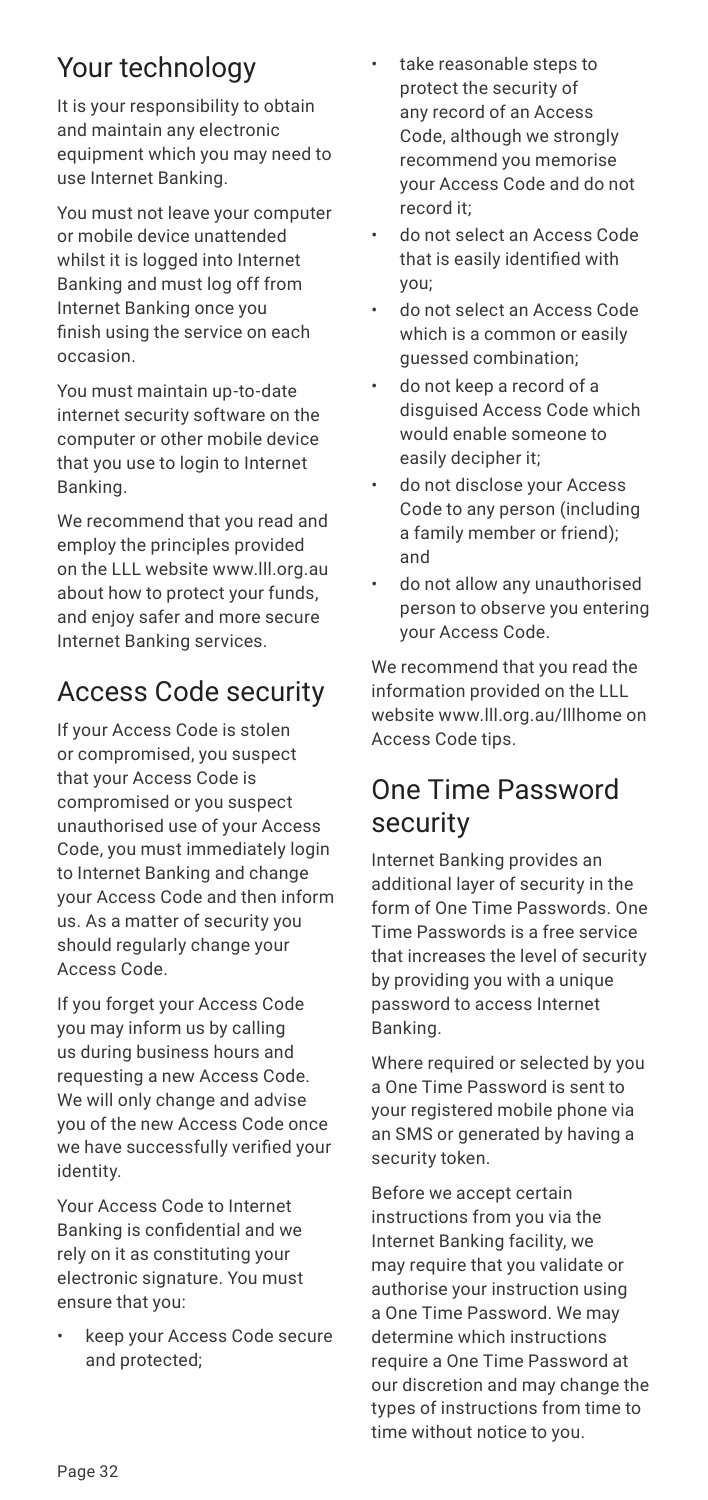If we request that you validate or authorise an Internet Banking instruction using a One Time Password, we are not required to process and accept the instruction unless and until you correctly enter a One Time Password to confirm the instruction.

We may require a One Time Password in our discretion.

If you register for One Time Password security you must ensure that your One Time Passwordregistered mobile phone or security token are kept secure and not allow any other person to use it.

You can self-register for One Time Password security via Internet Banking.

You should notify us if your security token or mobile phone is lost or stolen, or you change the mobile phone number you have registered for One Time Password security.

One Time Passwords may not be available outside of Australia which may affect your ability to access Internet Banking.

### Internet Banking liability

You are liable for any losses arising from the acts and omissions of you and any person authorised by you to operate on your Internet Banking service. Specifically, you will be liable for:

- transactions carried out by you or with your knowledge and consent;
- transactions carried out by an Authorised User unless you have told us during our business hours to cancel that user's access to Internet Banking; or
- unauthorised transactions if you have not made a reasonable attempt to disguise an Internet Banking Access Code or prevent unauthorised access to an Internet Banking Access Code.

• unauthorised transactions if you have not taken all reasonable steps to protect the security of the equipment used by you for electronic access, and the privacy of your information.

#### **Unauthorised transactions**

An unauthorised transaction is a Payment that is not authorised by an Authorised User i.e. a Payment that is carried out without an Authorised User's knowledge or consent. You must inform us immediately once you become aware of any unauthorised transaction on your Account.

#### **Where no liability arises**

You are not liable for any losses resulting from unauthorised transactions if any of the following apply:

- it is clear that you have not contributed to the loss in some way;
- the loss is caused by the fraudulent or negligent conduct of an LLL employee or agent; or
- the loss arises after you notify the LLL of your Access Code being compromised.

To the extent permitted by law, the LLL is not liable for:

- any breakdown or interruption to Internet Banking due to circumstances beyond our control;
- any consequential or indirect loss from any breakdown or interruption to Internet Banking due to circumstances beyond our control;
- any corruption of data and any breakdown, interruption or errors caused to your computer, mobile device or equipment as a result of using Internet Banking;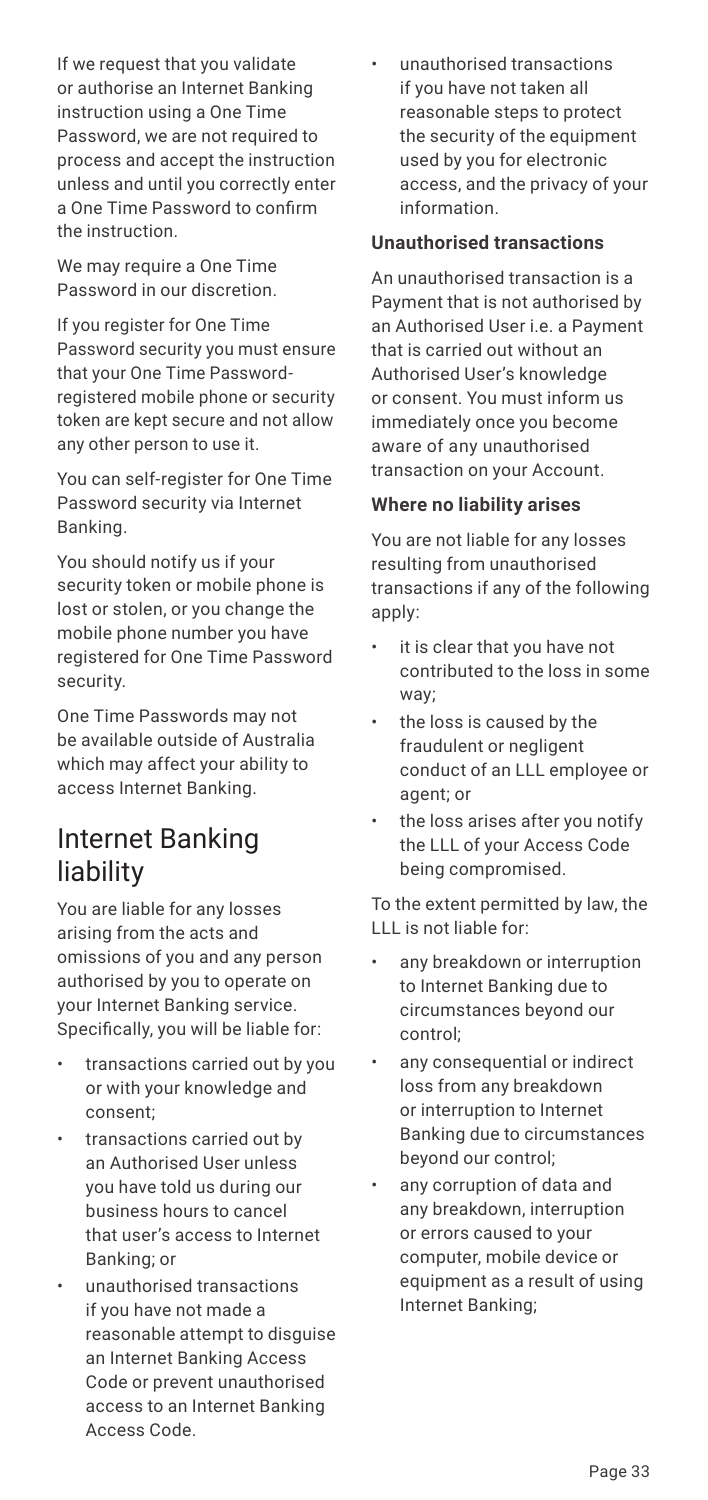- the failure of Internet Banking to perform in whole or in part any function that it has been specified that it will perform; or
- any loss resulting from, or caused by, or attributable to, third parties.

#### **Where liability arises**

You are liable for all losses that occur before you notify us that an Access Code has been misused, lost, stolen or otherwise compromised if any of the following apply and have contributed to the loss:

- you voluntarily disclose an Internet Banking Access Code to another person;
- you keep a record of an Access Code without making a reasonable attempt to protect it;
- you change an Access Code to one which represents your date of birth or a recognisable part of your name;
- you act with extreme carelessness in failing to protect the security of an Access Code;
- you unreasonably delay informing the LLL of any unauthorised use or the compromise of an Access Code.

We are liable to correct any errors or discrepancies attributable to us, our employees or agents.

### LLL's responsibilities and obligations

#### **Accuracy of information**

The LLL will endeavour to take all reasonable steps to ensure the information provided by the LLL is free from error but does not warrant that the information will be error free. The LLL will not be liable for any displayed information being incorrect.

# **Complaints**

We accept that sometimes things can go wrong, and when this happens we're determined to make them right again.

Most problems can be resolved quickly and simply by contacting us (see 'How to contact us' below).

Our staff will, wherever possible, take immediate steps to resolve your complaint.

Our Complaints Policy is available on our website and provides information about how you can make a complaint about us or any of our products and how we will handle and respond to a complaint. A copy of our Complaints Policy is also available on request.

We will provide you with a written response to your complaint within 30 days of receiving it except where:

- Within 5 business days of receiving your response we have resolved it to your satisfaction (unless you request a written response) or, if we can take no further action to reasonably address it, we've given you an explanation and/ or apology; or
- There's no reasonable opportunity for us to provide the response within 30 days because resolution of your complaint is particularly complex and/or circumstances beyond our control are causing complaint management delays, in which case we will notify you with 30 days about the reasons for the delay and of your right to complain to the Australian Financial Complaints Authority (AFCA).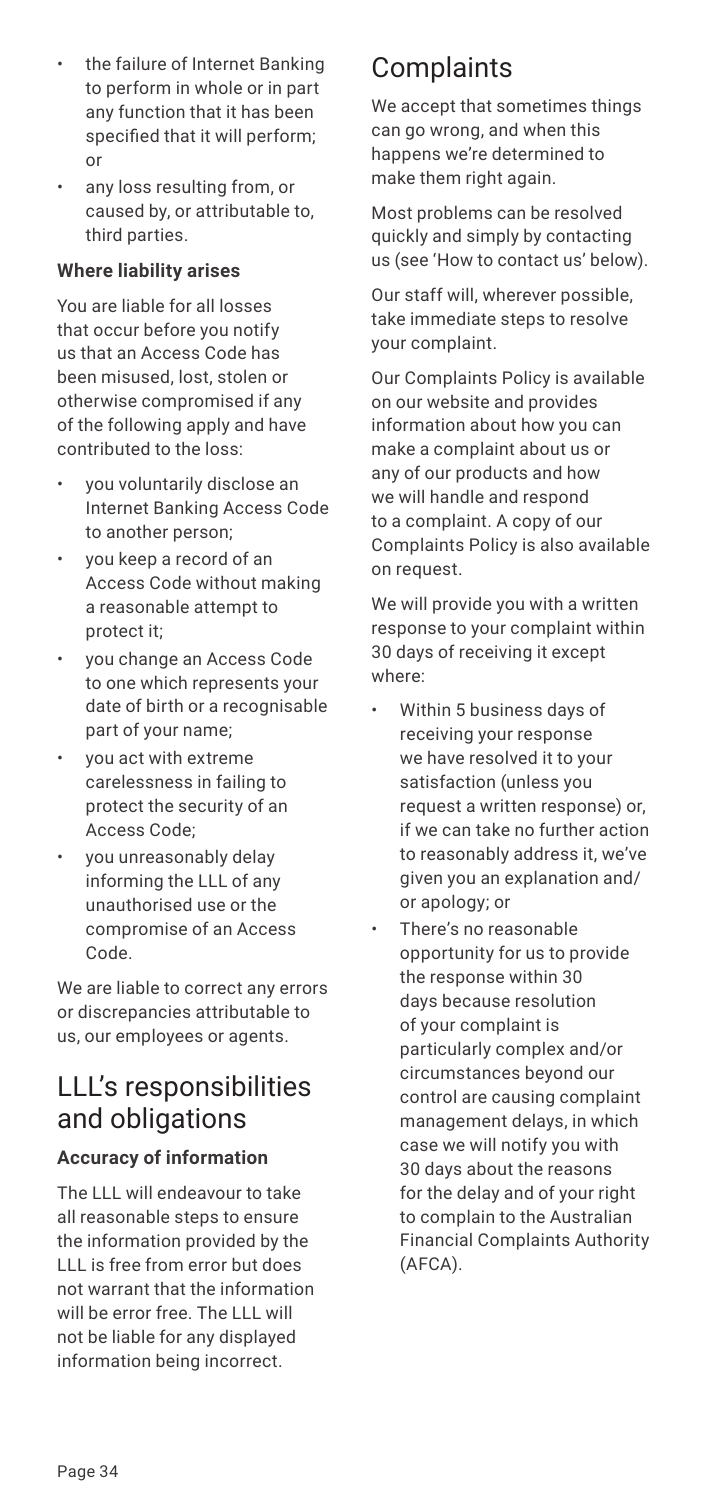If you are not satisfied with the outcome or your complaint or of the way we have handled your complaint you can lodge a complaint with the Australian Financial Complaints Authority (AFCA):

**Website**: www.afca.org.au

**Email**: info@afca.org.au

**Phone**: 1800 931 678

**Mail**: AFCA, GPO Box 3, Melbourne VIC 3001

### Governing Law

The law applicable in the State of South Australia governs these Terms and Conditions, including the transactions contemplated by these Terms and Conditions.

### Inconsistencies

A clause in these Terms and Conditions does not apply to the extent that it is inconsistent with or contrary to any applicable law. If those laws would make a clause illegal, void or unenforceable or impose an obligation or liability which is prohibited by those laws, the clause is to be read as if it were varied to the extent necessary to comply with those laws or, if necessary, omitted.

### How to contact us

**Website**: www.lll.org.au

**Telephone**: 1800 556 457

**Email**: lll@lll.org.au

**Mail**: PO Box 45, North Adelaide SA 5006

**Office**: 175 Archer St, North Adelaide SA 5006

**Business Hours**: Mon to Fri 9:00am to 4:30pm (South Australia time)